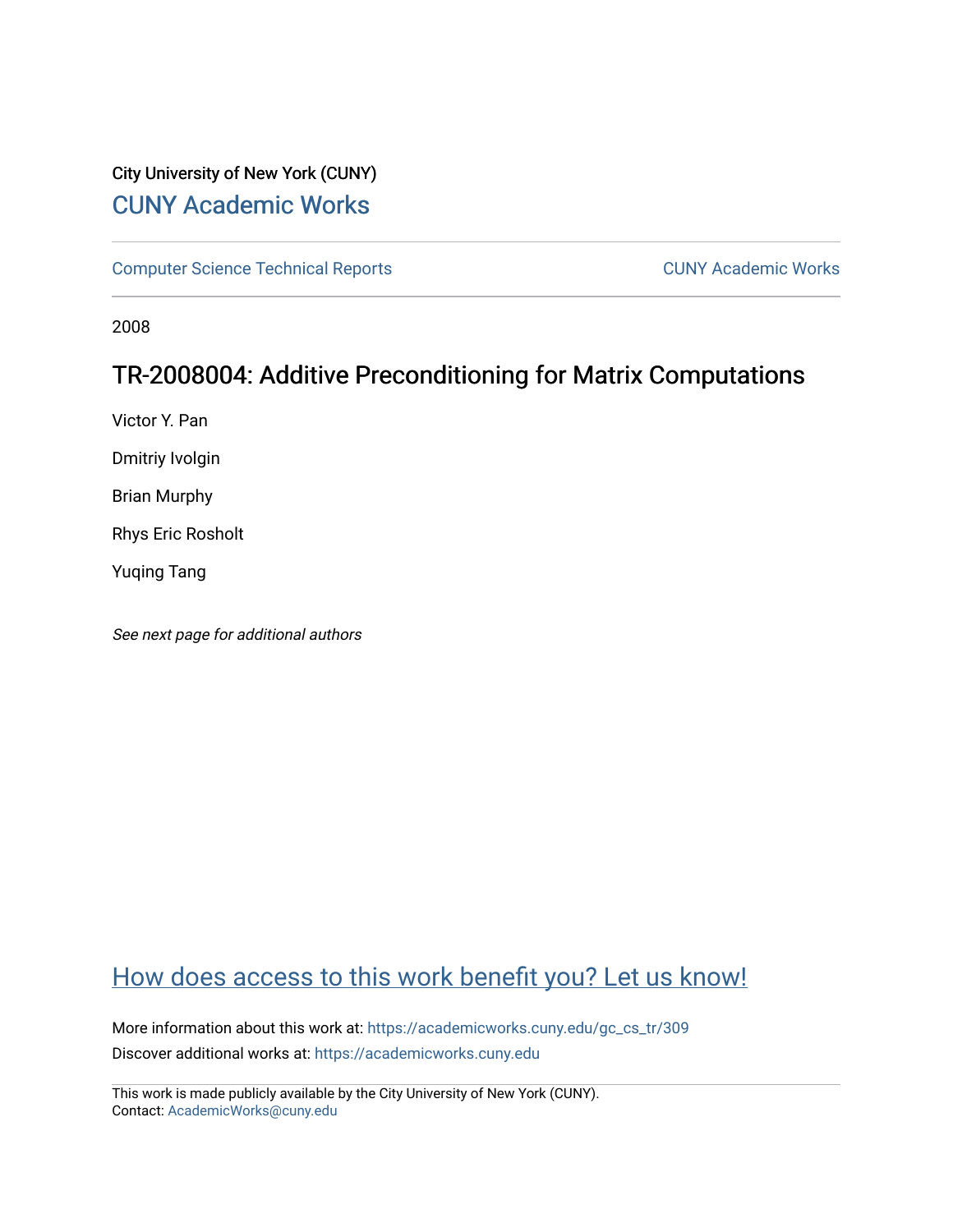## Authors

Victor Y. Pan, Dmitriy Ivolgin, Brian Murphy, Rhys Eric Rosholt, Yuqing Tang, and Xiaodong Yan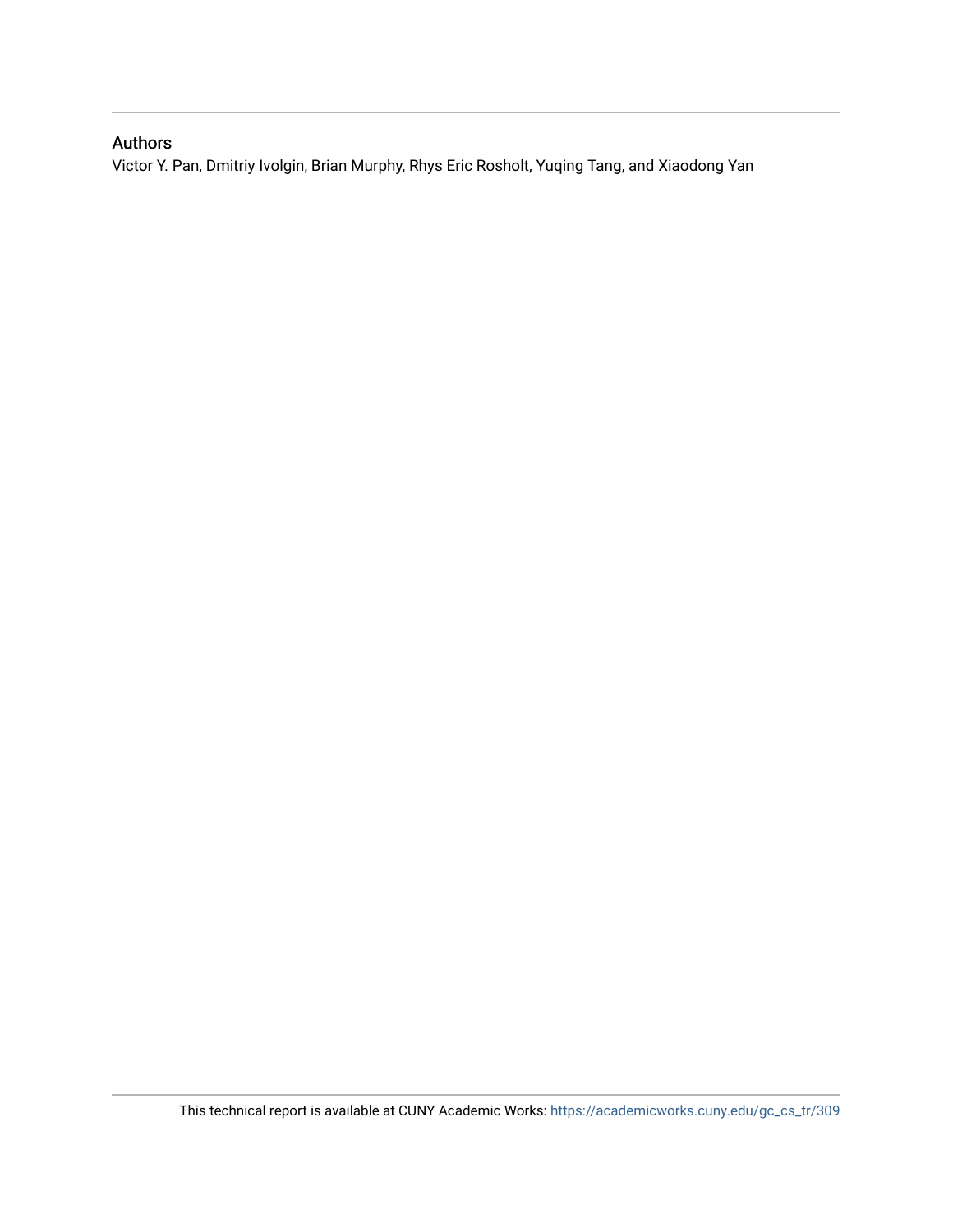## **Additive Preconditioning for Matrix Computations** <sup>∗</sup>

Victor Y. Pan<sup>[1,3]</sup>, Dmitriy Ivolgin<sup>[2]</sup>, Brian Murphy<sup>[1]</sup>, Rhys Eric Rosholt<sup>[1]</sup>, Yuqing Tang<sup>[2]</sup>, and Xiaodong Yan<sup>[2]</sup>

[1] Department of Mathematics and Computer Science Lehman College of the City University of New York Bronx, NY 10468 USA {victor.pan}{brian.murphy}{rhys.rosholt}@lehman.cuny.edu

[2] Ph.D. Program in Computer Science The City University of New York New York, NY 10036 USA {divolgin}{ytang}{xyan}@gc.cuny.edu

[3] http://comet.lehman.cuny.edu/vpan/

#### **Abstract**

Versus the customary preconditioners, our weakly random ones are generated more readily and for a much larger class of input matrices. Furthermore our preconditioners have a wider range of applications, in particular to linear systems with rectangular and rank deficient coefficient matrices and to eigen-solving. We study the generation of such preconditioners and their impact on conditioning of the input matrix. Our analysis and experiments show the power of this approach even where we use weak randomization, with fewer random parameters, and choose sparse and structured preconditioners.

**2000 Math. Subject Classification:** 65F22, 65F35, 65A12

**Key words:** Matrix computations, Additive preconditioning, Weak randomization

## **1 Introduction**

#### **1.1 Background: multiplicative preconditioning**

Originally, preconditioning of a linear systems of equations  $A$ **y** = **b** meant the transition to an equivalent but better conditioned linear systems  $MAy = Mb$ ,  $ANx = b$ , or more generally

<sup>∗</sup>Supported by PSC CUNY Awards 66437-0035, 67297-0036 and 68291–0037 Some results of this paper have been presented at the International Conferences on the Matrix Methods and Operator Equations in Moscow, Russia, in June of 2005 and July 2007, on the Foundations of Computational Mathematics (FoCM'2005) in Santander, Spain, in July 2005, and on Industrial and Applied Mathematics, in Zürich, Switzerland, in July 2007, as well as at the SIAM Annual Meeting, in Boston, in July 2006, at the Third International Workshop on Symbolic-Numeric Computation (SNC'07) in London, Ontario, Canada, in July 2007, and at the Third International Computer Science Symposium in Moscow, Russia, in June of 2008.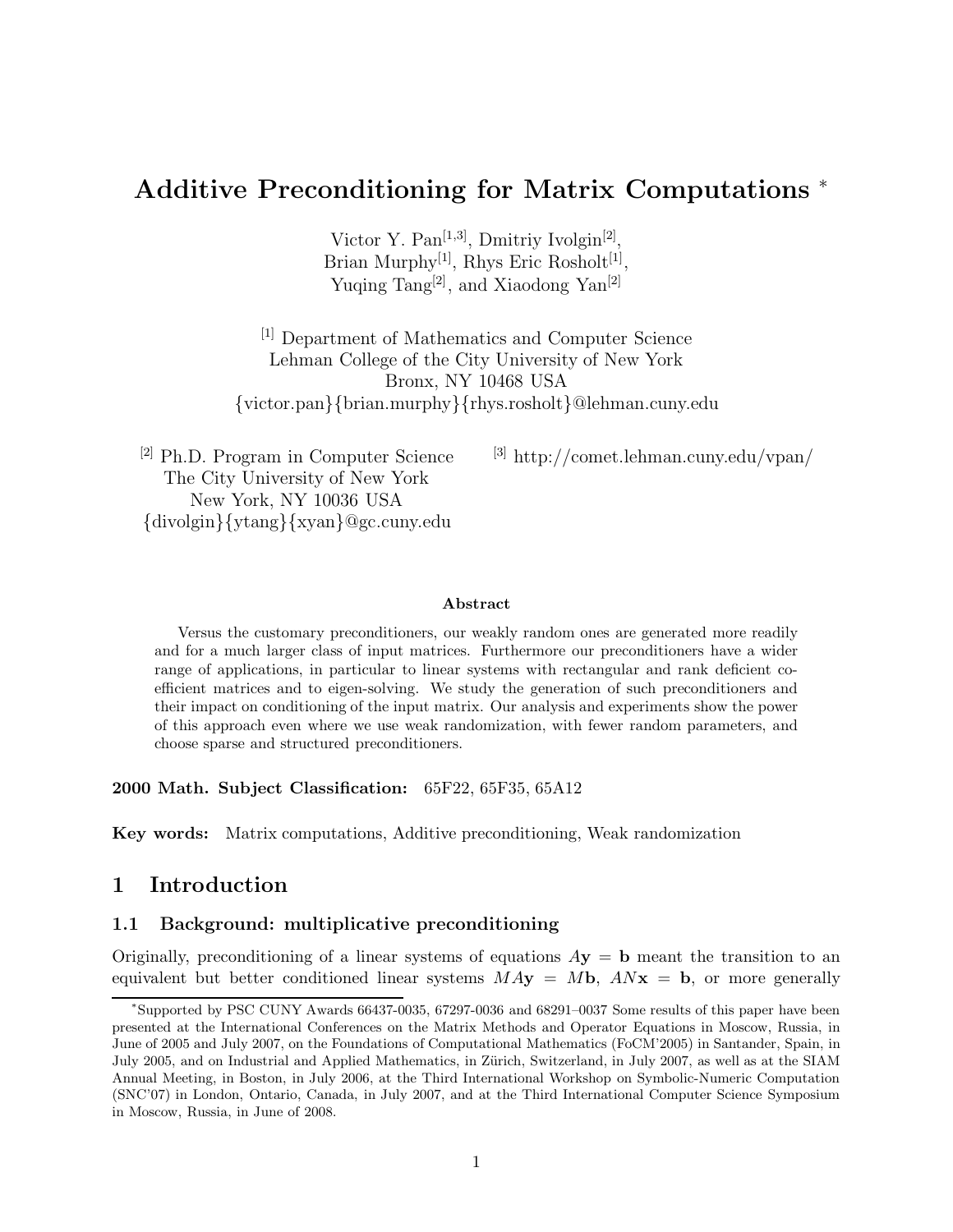$MAN**x** = M**b**$  for  **and readily computable nonsingular matrices M and N, called precon**ditioners (see  $[1]-[4]$  and the bibliography therein). Such systems can be solved faster and more accurately. Generally, however, computing the desired multiplicative preconditioners M and N can be as costly as Gaussian elimination, and so preconditioning florishes only for large but special classes of input matrices A.

#### **1.2 Weakly random additive preprocessing**

As an alternative or complementary tool, we propose *weakly random additive preprocessing*  $A \leftarrow$  $C = A + P$ , i.e., we add a matrix P (having a smaller rank or structured) to the input matrix A to obtain its *additive modification* C with a smaller condition number. Hereafter we use the abbreviations "A-" for "additive", "*APPs*" for A-preprocessors, "AC" for "A-complements", and "APCs" for "A-preconditioners". ACs (resp. APCs) are the APPs P such that the input matrix A is rank deficient (resp. ill conditioned), whereas the matrix  $C = A + P$  is not.

For ill conditioned matrices A with at most r small singular values and random APPs P of ranks of at least r such that the ratios  $||A||/||P||$  are neither large nor small, we quite regularly arrive at well conditioned matrices  $C = A + P$ . As usual we assume that the concepts "large", "small", "well" and "ill" are quantified in the context of the computational tasks and computer environment, and we assume the customary IEEE model of numerical computing with rounding. We write  $M^H$  to denote the Hermitian (complex conjugate) transpose of a matrix M (which is the transpose  $M^T$  if M is a real matrix), and we let  $A = S\Sigma T^H$  denote the SVD of a matrix A where S and T are the unitary (orthogonal) matrices of the left and right singular vectors of the matrix A, respectively.

We can explain the above phenomenon based on two properties below.

- 1. Random matrices tend to be well conditioned. This claim has been proved for various large classes of matrices and is generally supported by huge empirical evidence.
- 2. Assume an APP  $P = UV^H$ , a pair of properly scaled  $n \times r$  matrices U and V, and an SVD  $A = S\Sigma T^H$  of an  $n \times n$  matrix A having at most r singular values that are small relative to the norm  $||A||$ . Then we prove that the matrix  $C = A + P$  is well conditioned if so are the  $r \times r$  tailing (southern) submatrices of the matrices  $S^H U$  and  $T^H V$ .

It follows that the A-modification C tends to be well conditioned for scaled random matrices U and V of rank r, and empirically even *weak randomization* is sufficient where the APPs have some fixed patterns of structure and sparseness and depend on fewer random parameters. This is in contrast with random multiplicative preconditioning because random matrices tend to be well conditioned and because cond  $A \leq \prod_i \text{cond } F_i$  if  $A = \prod_i F_i$ .

To summarize, our APCs and ACs are generated more readily and for a much larger class of matrices than multiplicative preconditioners. Furthermore they better preserve matrix structure and sparseness and have a wider range of applications. In particular they remain effective for rectangular and rank deficient matrices A.

The papers [5]–[11] cover effective applications of such APCs and ACs to the solution of singular and nonsingular linear systems of equations, eigen-solving, and the computation of determinants. In this paper (which is the journal version of the proceedings paper [9]) we generate ACs and APCs and study their impact on conditioning.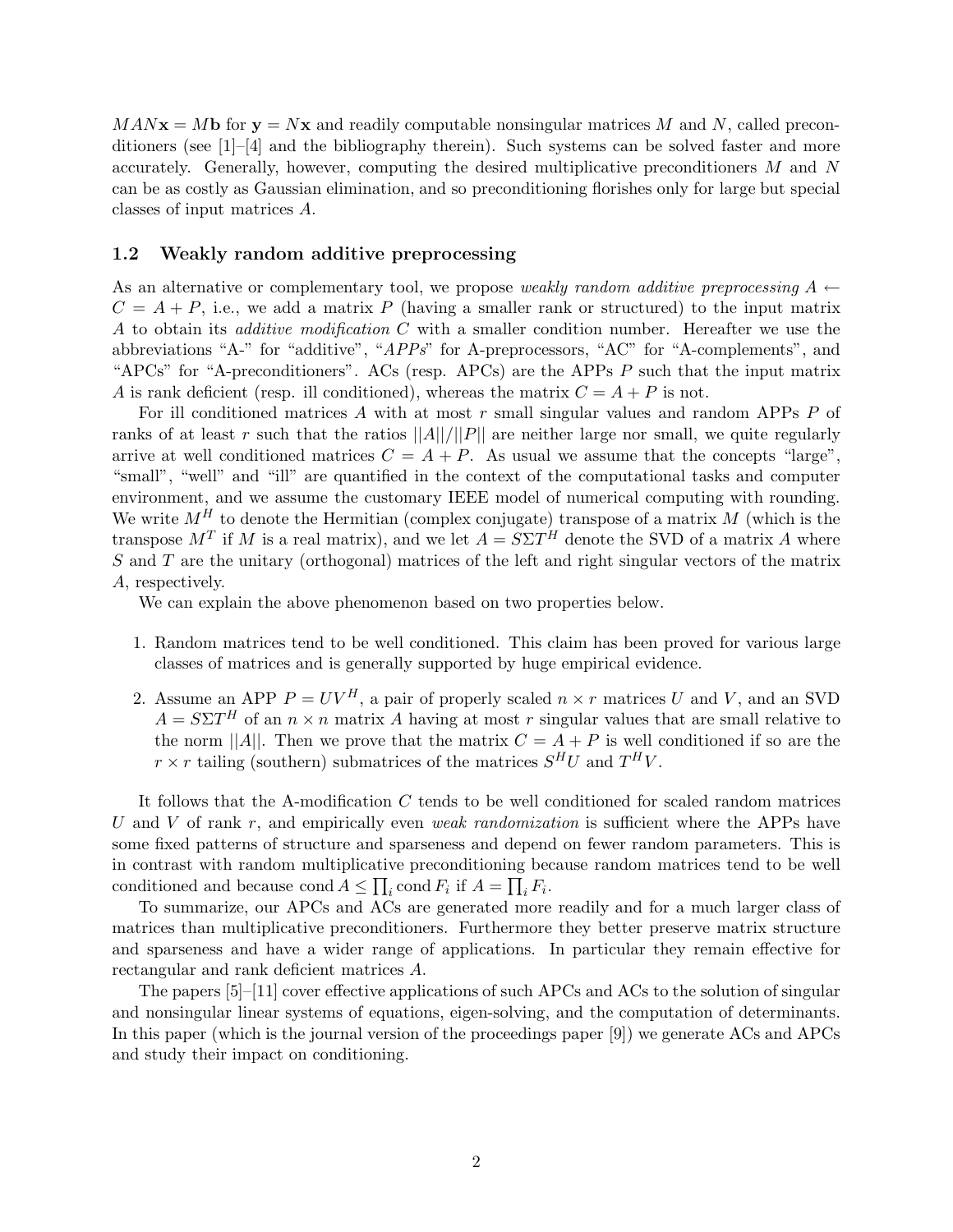#### **1.3 Organization of our paper**

We organize our paper as follows. We begin with the definitions in the next section. We generate random AC and APCs in Section 3 and sparse and structured APCs in Section 6. In Section 5 we generate, refine and compress the APCs. In Section 7 we cover dual APPs. We study conditioning of A-modifications of an input matrix A theoretically in Section 4 and experimentally in Section 8. In Section 9 we briefly comment on preconditioning by expansion and its link to A-preconditioning.

Our numerical tests have been designed by the first author and performed by his coauthors. Otherwise this work with all typos and other errors is due to the first author.

We present our study for square matrices but a large part of it can be extended to rectangular matrices.

**Acknowledgements.** E. E. Tyrtyshnikov, S. A. Goreinov, and N. L. Zamarashkin from the Institute of Numerical Analysis of the Russian Academy of Sciences in Moscow, Russia, and B. Mourrain from the INRIA in Sophia Antipolis, France, provided the first author of this paper with the access to the computer and library facilities during his visits to their Institutes in 2005/06. X. Wang was the first reader of our papers on A-preconditioning and responded with his original contribution [12]. Helpful and encouraging were the interest and comments to our work from the participants of the International Conferences on the Matrix Methods and Operator Equations in Moscow, Russia in 2005 and 2007 and on FoCM 2005 in Santander, Spain in 2005 (particularly from J. W. Demmel, G. H. Golub, V. Olshevsky, and M. Van Barel).

### **2 Basic definitions**

Most of our basic definitions reproduce or slightly modify the customary definitions in [13]–[19] for matrix computations, in particular, for Hermitian, unitary (orthogonal), singular, full-rank and rank deficient matrices, the  $k \times k$  identity matrices  $I = I_k$ ,  $k \times l$  matrices  $0 = 0_{k,l}$  filled with zeros, the transpose  $A^T$  and the Hermitian transpose  $A^H$  of an  $n \times n$  matrix A, its rank  $\rho = \text{rank } A$ , nullity nul  $A = n - \rho$ , singular values  $\sigma_j(A)$ , in the nonincreasing order for  $j = 1, \ldots, \rho$ ; 2-norm  $||A|| = \sigma_1(A)$ , the condition number cond  $A = \frac{\sigma_1(A)}{\sigma_\rho(A)}$ , and the *Moore-Penrose generalized inverse*  $A^+$  (also called *pseudo inverse* and equal to the inverse  $A^{-1}$  for a nonsingular matrix A). A matrix A is normalized if  $||A|| = 1$ . We write  $M \geq 0$  for a nonnegative definite Hermitian matrix M. We write  $\alpha \gg \gamma$  where the ratio  $\alpha/\gamma$  is large. We say that  $r = \text{mul } A$  is the numerical nullity and  $n - r = \text{nrank } A$  is the numerical rank of the matrix A if the ratio  $\frac{\sigma_1(A)}{\sigma_{n-r}(A)}$  is not large, whereas  $\sigma_1(A) \gg \sigma_{n-r+1}(A)$ , that is if the matrix has exactly r singular values that are small relatively to its norm  $||A|| = \sigma_1(A)$ , e.g. are less than  $\tau ||A||$  for a fixed small positive tolerance value  $\tau$ .  $(B_1,\ldots,B_k)$  and  $diag(B_i)_{i=1}^k$  denote the  $1 \times k$  block matrix with the blocks  $B_1,\ldots,B_k$  and  $k \times k$ block diagonal matrix with the diagonal blocks  $B_1, \ldots, B_k$ , respectively. We write  $Q(M)$  for the Q-factor of the size  $m \times n$  in the thin QR factorization of an  $m \times n$  matrix M of the full rank where the R-factor has positive diagonal entries.  $\mathbb C$  is the field of complex numbers.

## **3 Generation of ACs and APCs**

#### **3.1 Error-free A-preprocessing**

We represent an  $n \times n$  APPs P of a rank r by a pair of  $n \times r$  *generators* U and V such that  $P = UV^H$ . If the input size  $n \times n$  is reasonable and the entries of the  $n \times n$  matrix A are not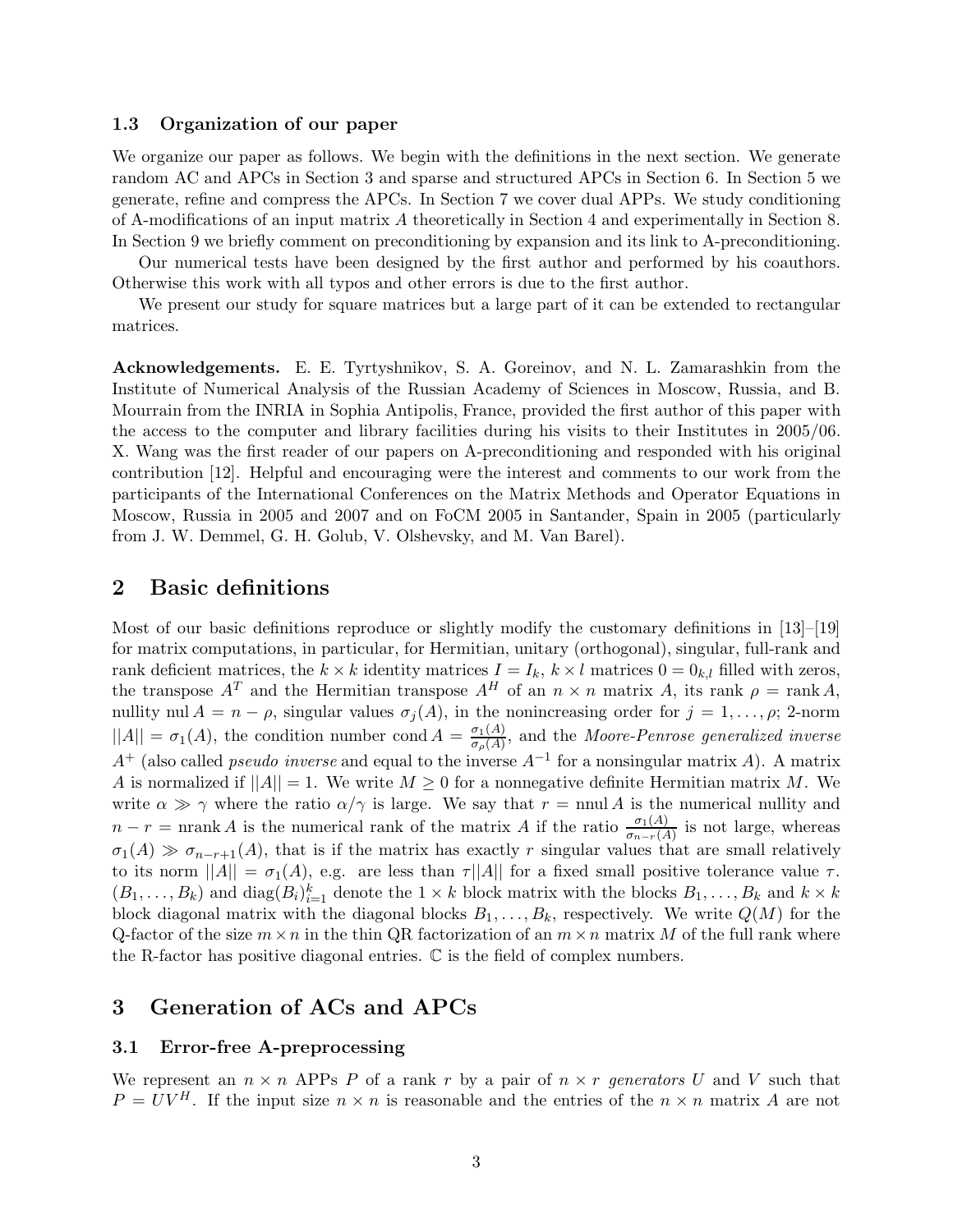full precision numbers, we can control or avoid rounding errors in numerical computation of APPs  $UV^H$  and A-modifications  $C = A + UV^H$  with rounding. To achieve this, we can fill the generator matrices U and V with short (lower precision) numbers (possibly just with the integers  $-2$ ,  $-1$ , 0, 1, and 2 or even −1, 0, and 1) or apply the expansion approach in Section 9.

#### **3.2 The basic theorem for ACs**

Suppose  $A, C \in \mathbb{C}^{n \times n}$ ,  $U, V \in \mathbb{C}^{n \times r}$ , and U and V have full rank r. Then

$$
\{\operatorname{rank} C = n\} \Longrightarrow \{r \ge \operatorname{null} A\},\
$$

 ${r \geq \text{null } A \text{ for random } U \text{ and } V} \Longrightarrow \{\text{rank } C = n \text{ (likely)}\}.$ 

Let us formalize these simple relationships.

*Random sampling* of elements from a finite set  $\Delta$  is their selection from the set  $\Delta$  at random, independently of each other, under the uniform probability distribution on ∆. A matrix is *random* if its entries are randomly sampled (from a fixed finite set ∆). A k ×l *random unitary* matrix is the  $k \times l$  Q-factor  $Q(M)$  in the thin QR factorization of random  $k \times l$  matrix M of full rank where the R-factor  $R(M)$  has positive diagonal entries. (QR factorization reveals if a matrix has full rank, and if it does not, we can generate a new matrix  $M$ .)

**Lemma 3.1.**  $[20]$  (cf. also [21], [22]). For a finite set  $\Delta$  of cardinality  $|\Delta|$  in a ring **R**, let a *polynomial in* m *variables not vanish identically on the set*  $\Delta^m$ *, let it have total degree d, and let the values of its variables be randomly sampled from the set* ∆*. Then the polynomial vanishes with a probability of at most*  $\frac{d}{|\Delta|}$ .

**Theorem 3.1.** *For a finite set*  $\Delta$  *of cardinality*  $|\Delta|$  *in a ring* **R** *and four matrices*  $A \in \mathbb{R}^{n \times n}$  *of a rank*  $\rho$ , U and V *in*  $\Delta^{r \times n}$ *, and*  $C = A + UV^T$ *, we have* 

- a) rank  $C \leq r + \rho$ ,
- b) rank  $C = n$  *with a probability of at least*  $1 \frac{2r}{|\Delta|}$  *if*  $r + \rho \geq n$  *and either the entries of both matrices* U and V have been randomly sampled from the set  $\Delta$  *or*  $U = V$  *and the entries of the matrix* U *have been randomly sampled from this set,*
- c) rank  $C = n$  *with a probability of at least*  $1 \frac{r}{|\Delta|}$  *if*  $r + \rho \geq n$ *, the matrix* U *(respectively* V) *has full rank* r*, and the entries of the matrix* V *(respectively* U*) have been randomly sampled from the set* ∆*.*

*Proof.* Part a) is verified immediately. Now let  $r + \rho \geq n$ . Then clearly, rank  $C = n$  if  $U = V$  and if the entries of the matrix U are indeterminates. Since  $\det C$  is a polynomial of a total degree of at most  $2(n - \rho) \leq 2r$  in these entries, part b) follows from Lemma 3.1. Part c) is proved similarly to part b).  $\Box$ 

#### **3.3 Generation of randomized ACs and APCs**

In virtue of Theorem 3.1 a random APP  $UV^H$  of a rank r is likely to be an AC if  $r \geq \text{null } A$ , whereas an APP of a rank  $r$  is never an AC otherwise. Randomized linear or binary search for the value nul A can rely on these properties.

Likewise, assuming  $M \in \mathbb{C}$  and nnul  $M = r$ , we can generate APCs based on the following (sketched) extension of Theorem 3.1:

$$
\{\operatorname{nrank} C = n\} \Longrightarrow \{r \ge \operatorname{nnul} A\},\
$$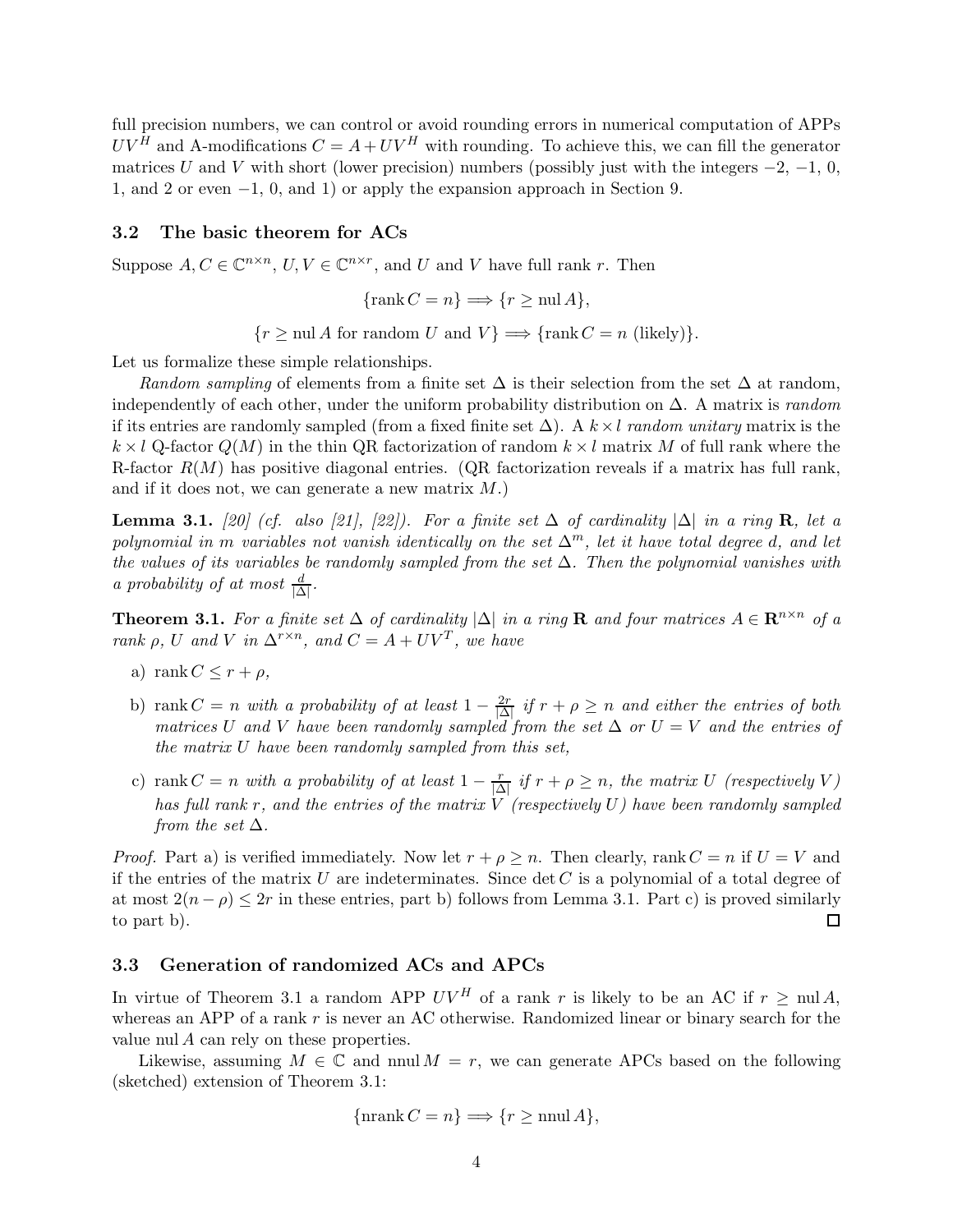$\{r \ge \text{nnul } A \text{ and random } U \text{ and } V\} \Longrightarrow \{\text{nrank } C = n \text{ (likely)}\}.$ 

Seeking nnul A, however, we should choose properly scaled well conditioned APPs for which the ratio  $\frac{\Vert UV^H \Vert}{\Vert A \Vert}$  is neither large nor small, and in such a search we should test the candidate Amodifications for being well conditioned rather than having full rank. The algorithm only requires a random number generator and crude estimates for the ratio  $\frac{||UV^H||}{||A||}$ . Formally we also ought to estimate the condition numbers of the matrices  $U, V$  and  $C$  (see [13, Sections 2.3.2, 2.3.3, 3.5.4, and 12.5], [14, Sections 5.3 and 5.4], and [16, Chapter 15] on the norm and condition estimators), but practically this stage can be relaxed because random matrices  $U$  and  $V$  tend to be well conditioned.

## **4 APPs and conditioning**

#### **4.1 Sharp lower estimates**

In this section we estimate the ratio  $\frac{\text{cond} A}{\text{cond} C}$  from above but first recall the following sharp lower bounds from [12].

**Theorem 4.1.** For any  $n \times n$  matrix  $A \geq 0$ , we have

$$
\min_{P \ge 0, \text{rank } P \le k} \text{cond}(A + P) = \frac{\sigma_1(A)}{\sigma_{n-k}(A)}.
$$

*The minimum is reached where*

 $A = \text{diag}(\sigma_j)_{j=1}^n$  and  $P = \text{diag}(0,\ldots,0,\sigma_{n-k} - \sigma_{n-k+1},\ldots,\sigma_{n-k} - \sigma_n).$ 

**Theorem 4.2.** For any  $n \times n$  nonsingular matrix A,

$$
\min_{\text{rank } P \le k} \text{cond}(A + P) = \begin{cases} \frac{\sigma_{k+1}(A)}{\sigma_{n-k}(A)}, & k < \frac{n}{2} \\ 1, & k \ge \frac{n}{2} \end{cases}
$$

If we know the SVD of the input matrix  $A = S^H \Sigma T$ , we can compute an APC supporting this theorem as follows: first bring the matrix A into the diagonal form  $\Sigma$  and then recursively apply the following result [12].

**Theorem 4.3.** For any numbers  $a_1 \geq b_1 \geq b_2 \geq a_2 > 0$ , there exist real numbers u and v such *that the* 2 × 2 *matrix*

$$
\begin{pmatrix} a_1 - u^2 & -uv \ -uv & a_2 - v^2 \end{pmatrix}
$$

*has singular values*  $b_1$  *and*  $b_2$ *.* 

This APC is Hermitian (respectively real) if so is the input matrix.

In contrast to the above restriction on the dynamics of singular values, any prescribed change of the eigenvalues can be obtained even with a rank-one modification, e.g., for a Frobenius (companion) matrix.

#### **4.2 Randomized upper estimates (the objective and the two main steps)**

Even without costly computation of the SVD, we can achieve quite strong preconditioning power. Namely our analysis and extensive tests show that the value cond  $C$  is likely to be roughly of the order of  $\frac{\sigma_1(A)}{\sigma_{n-r}(A)}$  provided A is an  $n \times n$  matrix and an APP  $UV^H$  of a rank r is weakly random and scaled so that the ratio  $\frac{||UV^H||}{||A||}$  is neither large nor small. We first show this property for a singular well conditioned matrix A with a nullity r. Then in Sections 4.5 and 4.6 we extend our study to nonsingular ill conditioned matrices A with numerical nullity  $r = \text{n n}$ .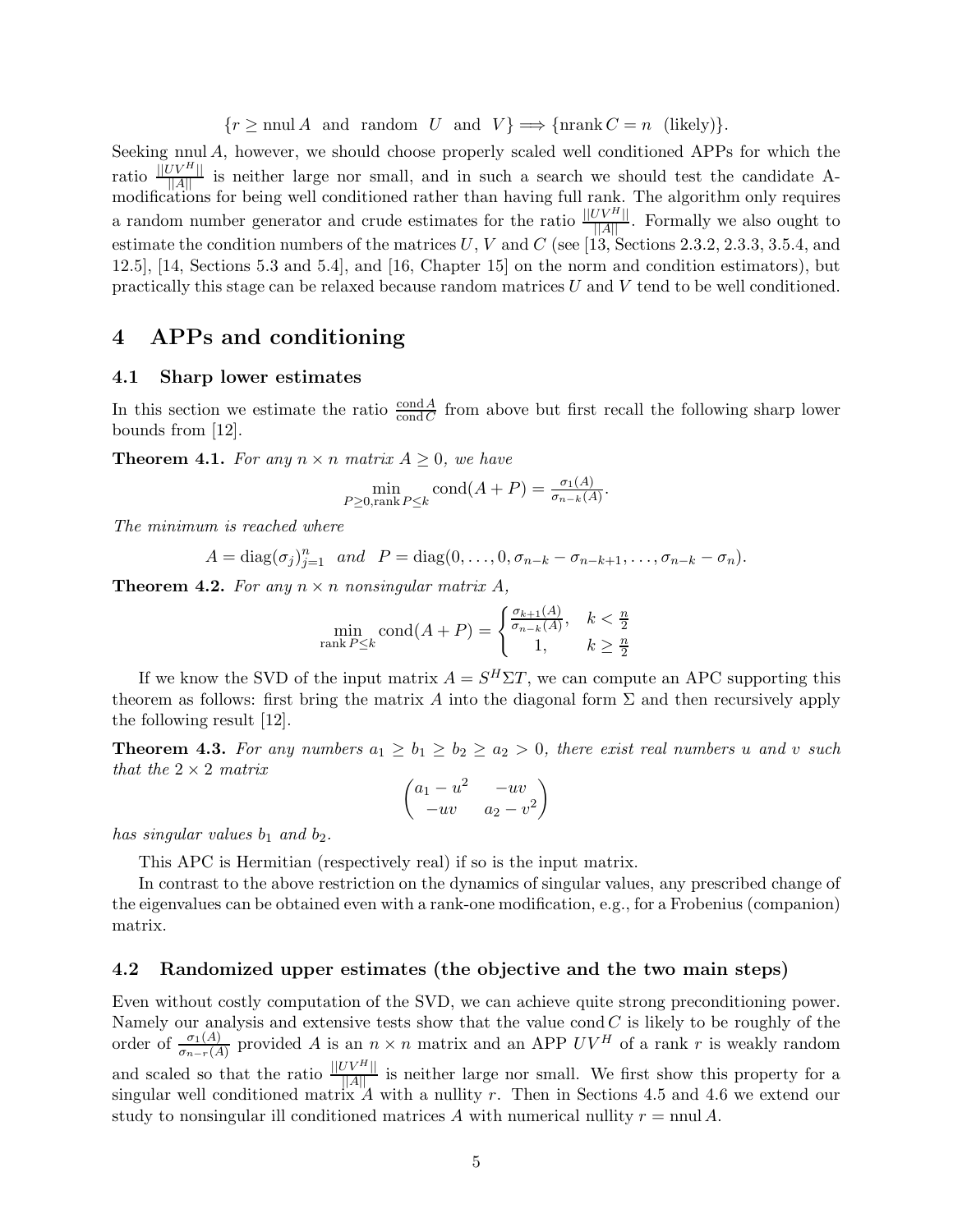#### **4.3 ACs and conditioning: the basic estimates**

We first factorize the A-modification C.

**Theorem 4.4.** Let  $A = S\Sigma T^H$  be the SVD of an  $n \times n$  matrix A, where S and T are  $n \times n$  unitary *matrices, so that*  $S^H S = SS^H = T^HT = TT^{\tilde{H}} = I_n$ ,  $\Sigma = diag(\Sigma_A, 0_r)$  *is an*  $n \times n$  *diagonal matrix of a rank*  $\rho = n - r$ *, and*  $\Sigma_A = \text{diag}(\sigma_j)_{j=1}^{\rho}$  *is the diagonal matrix of the positive singular values of the matrix* A *(cf. our comment 3 in Section 4.6).* Let U and V be  $n \times r$  matrices for  $r < n$  such *that the*  $n \times n$  *matrix*  $C = A + UV^H$  *is nonsingular. Write* 

$$
S^{H}U = \begin{pmatrix} U_{\rho} \\ U_{r} \end{pmatrix}, T^{H}V = \begin{pmatrix} V_{\rho} \\ V_{r} \end{pmatrix}, R_{U} = \begin{pmatrix} I_{\rho} & U_{\rho} \\ 0 & U_{r} \end{pmatrix}, R_{V} = \begin{pmatrix} I_{\rho} & V_{\rho} \\ 0 & V_{r} \end{pmatrix}
$$

*where*  $U_r$  *and*  $V_r$  *are*  $r \times r$  *block submatrices. Then* 

- *a*)  $C = SR_U \text{diag}(\Sigma_A, I_r) R_V^H T^H$  *and*
- *b)* the matrices  $R_U$ ,  $R_V$ ,  $U_r$ , and  $V_r$  are nonsingular.

*Proof.* Observe that 
$$
S^HCT = \Sigma + S^HUV^HT
$$
,  $R_U \Sigma R_V^H = \Sigma$ ,  $S^HU = R_U \begin{pmatrix} 0 \\ I_r \end{pmatrix}$ ,  $T^HV = R_V \begin{pmatrix} 0 \\ I_r \end{pmatrix}$ , and  $\begin{pmatrix} 0 \\ I_r \end{pmatrix}$   $(0, I_r) = \text{diag}(0, I_r)$ . Deduce that

$$
\tilde{S}^{H}CT = R_{U}\Sigma R_{V}^{H} + R_{U}\operatorname{diag}(0, I_{r})R_{V}^{H} = R_{U}\operatorname{diag}(\Sigma_{A}, I_{r})R_{V}^{H}
$$

and arrive at part a). Part b) follows because the matrix  $C$  is nonsingular.

**Corollary 4.1.** *Under the assumptions of Theorem 4.4 we have*

$$
\frac{|| \operatorname{diag}(\Sigma_A, I_r) ||}{||R_U^{-1}|| ||R_V^{-1}||} \le ||C|| \le || \operatorname{diag}(\Sigma_A, I_r) || ||R_U|| ||R_V||,
$$
  

$$
\frac{|| \operatorname{diag}(\Sigma_A^{-1}, I_r) ||}{||R_U|| ||R_V||} \le ||C^{-1}|| \le || \operatorname{diag}(\Sigma_A^{-1}, I_r) || ||R_U^{-1}|| ||R_V^{-1}||,
$$

*so that*

$$
\frac{\text{cond}(\text{diag}(\Sigma_A, I_r))}{(\text{cond }R_U)\text{ cond }R_V} \le \text{cond } C \le (\text{cond }R_U)(\text{cond }R_V)\text{ cond}(\text{diag}(\Sigma_A, I_r)).
$$

*Proof.* The corollary follows from Theorem 4.4 because cond  $M = ||M|| ||M^+||$  and  $||M^H|| = ||M||$ for any matrix  $M$  and because  $S$  and  $T$  are unitary matrices.  $\Box$ 

#### **4.4 ACs and conditioning: refined estimates**

**Lemma 4.1.** *For any pair of matrices* X *and* Y *of compatible sizes we have*

$$
\max\{||X||, ||Y||\} \le ||(X,Y)|| = ||(X,Y)^H|| \le \sqrt{||X||^2 + ||Y||^2}.
$$

*Proof.* Let  $||(X, Y)||_{\infty}^{\mathbf{u}}$ **v**  $|| = ||(X, Y)||$  for two vectors **u** and **v** such that

$$
||\begin{pmatrix} \mathbf{u} \\ \mathbf{v} \end{pmatrix}||^2 = ||\mathbf{u}||^2 + ||\mathbf{v}||^2 = 1.
$$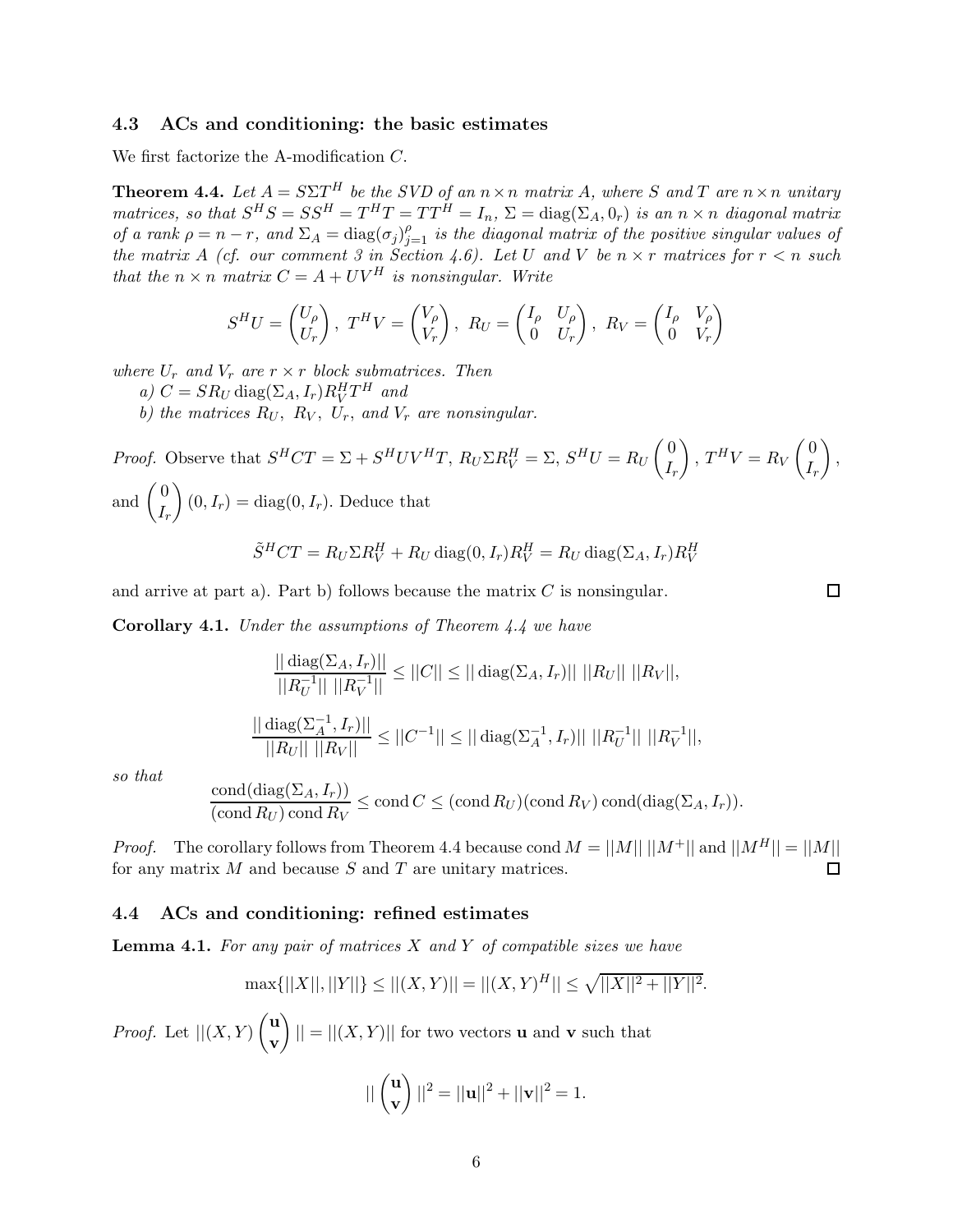Recall that  $(X, Y) \begin{pmatrix} u \\ v \end{pmatrix}$ **v**  $= X\mathbf{u} + Y\mathbf{v}$  and deduce that

$$
||(X,Y)|| = ||X\mathbf{u} + Y\mathbf{v}|| = ||(X,Y) \begin{pmatrix} \mathbf{u} \\ \mathbf{v} \end{pmatrix}||.
$$

Apply Cauchy–Schwartz bound and obtain that

$$
||(X,Y)||^2 \le (||X||^2 + ||Y||^2)(||\mathbf{u}||^2 + ||\mathbf{v}||^2) = ||X||^2 + ||Y||^2,
$$

which is the claimed upper bound. Now let  $||Xw|| = ||X||$  where  $||w|| = 1$ . Then  $||X|| =$  $||(X,Y)$  $\begin{pmatrix} \mathbf{w} \\ \mathbf{0} \end{pmatrix}$  $||| \leq ||(X,Y)||$ . Similarly we obtain that  $||Y|| \leq ||(X,Y)||$ . Finally recall that  $||L|| =$ **0**  $||L<sup>H</sup>||$  for any matrix L.  $\Box$ 

**Theorem 4.5.** *Suppose the matrices* U *and* V *have full rank. Then we have*

$$
\begin{array}{rcl} \max\{1,||U||^2\}&\leq&||R_U||^2&\leq&1+||U||^2,\\ \max\{1,||V||^2\}&\leq&||R_V||^2&\leq&1+||V||^2,\\ 1&\leq&||R_V^{-1}||^2&\leq&1+(1+||U||^2)||U_r^{-1}||^2,\\ 1&\leq&||R_V^{-H}||^2=||R_V^{-1}||^2&\leq&1+(1+||V||^2)||V_r^{-1}||^2.\end{array}
$$

*Proof.* The bounds on the norms  $||R_U||$  and  $||R_V||$  follow from Lemma 4.1 because  $R_U = (I_{n,\rho}, U)$ and  $R_V = (I_{n,\rho}, V)$  where  $I_{n,\rho} = \begin{pmatrix} I_{\rho} \\ 0 \end{pmatrix}$ 0 ). The lower bounds on the norms  $||R_U^{-1}||$  and  $||R_V^{-1}||$  are obvious. To bound the norm  $||R_U^{-1}||$  from above, first observe that  $R_U^{-1} = \text{diag}(I_\rho, 0) + \begin{pmatrix} -U_\rho \\ I \end{pmatrix}$  $I_r$  $\Big) U_r^{-1}.$ Now apply Lemma 4.1 at first to this matrix and then to the matrix  $\begin{pmatrix} -U_{\rho} \\ I \end{pmatrix}$  $I_r$ and obtain that

$$
||R_U^{-1}||^2 \le 1 + ||\begin{pmatrix} -U_\rho \\ I_r \end{pmatrix} U_r^{-1}||^2 \le 1 + ||\begin{pmatrix} -U_\rho \\ I_r \end{pmatrix}||^2||U_r^{-1}||^2
$$

and

$$
||\begin{pmatrix} -U_{\rho} \\ I_r \end{pmatrix}||^2 \leq 1 + ||U||^2.
$$

By combining the latter bounds obtain the desired estimate for the norm  $||R_U^{-1}||$ . The norm  $||R_V^{-1}||$ is estimated similarly.  $\Box$ 

The next two theorems are immediately verified,

**Theorem 4.6.** *Under the assumptions of Theorem 4.4, suppose that*

$$
\sigma_{n-r} \le 1 \le \sigma_1. \tag{4.1}
$$

 $Then || diag(\Sigma_A, I_r)|| = ||A|| and || (diag(\Sigma_A, I_r))^{-1}|| = \sigma_{n-r}.$ 

**Theorem 4.7.** *Let us write*  $\theta = \frac{||UV^H||}{||A||}$ *. Then we have* 

$$
|1 - \theta| \le \frac{||C||}{||A||} \le 1 + \theta.
$$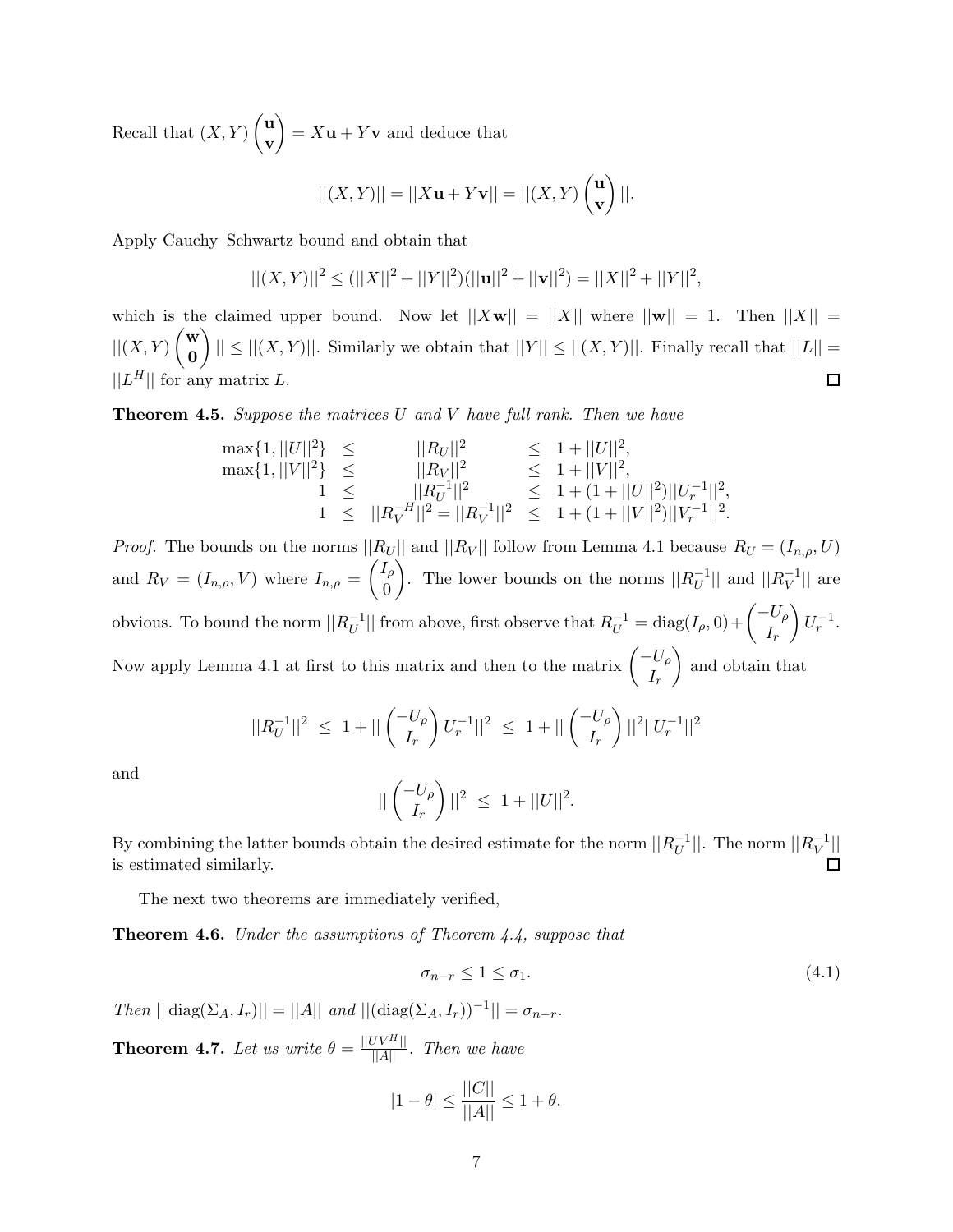**Corollary 4.2.** *Write*

$$
\theta = ||UV^H||/||A||, \quad q = ||R_U|| \ ||R_V|| \text{ and } p = ||R_U^{-1}|| \ ||R_V^{-1}||,
$$

*so that*

$$
\max\{1, ||U||, ||V||, ||U|| \, ||V||\} \le q \le \sqrt{(1+||U||^2)(1+||V||^2)},
$$
  

$$
1 \le p^2 \le (1+(1+||U||^2)||U_r^{-1}||^2)(1+(1+||V||^2)||V_r^{-1}||^2).
$$

*Then under the bounds (4.1) and the assumptions of Theorems 4.4 and 4.7 we have*

*a*)  $\max\{|1-\theta|, \frac{1}{p}\} \leq \frac{||C||}{||A||} \leq \min\{1+\theta, q\},\$  $b) \frac{1}{q} \leq \sigma_{n-r} ||C^{-1}|| = \frac{||C^{-1}||}{||A^+||} \leq p,$ *c*)  $\frac{1}{q} \max\{|1 - \theta|, \frac{1}{p}\} \le \frac{\text{cond } C}{\text{cond } A} \le p \min\{1 + \theta, q\}.$ 

*Proof.* Parts a) and b) follow from Corollary 4.1 and Theorems 4.5-4.7. Part c) follows from parts a) and b).  $\Box$ 

The corollary shows that the transition  $A \to C$  (which tends to yield the full rank property) changes the norms and condition numbers of the matrices only within the factor  $p \min\{1 + \theta, q\}$ . Clearly we can nicely bound the parameters  $\theta$  and q by properly scaling the matrices A, U and V. We estimate the bound  $p$  in Section 4.6.

Now suppose we represent an ill conditioned matrix of full rank as the sum  $A + E$  where E is a small norm matrix and  $\tilde{A}$  is a well conditioned and rank deficient matrix. Then perturbation by the matrix E little affects our analysis, and so our next results extend it to the A-modification  $C = A + E + UV^H$  for a random APP  $UV^H$ .

#### **4.5 The impacts of A-modification on full rank matrices**

We extend the bounds of Corollary 4.2 in the cases where  $||E||$  is small or  $C \geq 0$  and  $E \geq 0$ .

**Theorem 4.8.** Let the matrices C and  $\tilde{C} = C + E$  be nonsingular. Write  $\delta = ||E||$  and  $\delta_C =$ δ||C−1||*. Then we have*

*a*)  $||\tilde{C}|| \leq \delta + ||C||$ ,

*b)* if  $\delta_C < 1$ , then  $||\tilde{C}^{-1}|| \le \frac{||C^{-1}||}{1-\delta_C}$ , so that cond  $\tilde{C} \le \frac{\text{cond}(C+\delta)}{1-\delta_C}$ ,

*c)* if  $C \geq 0$  and  $E \geq 0$ , then  $||\tilde{C}^{-1}|| \leq ||C^{-1}||$ , so that cond  $\tilde{C} \leq (1 + \frac{\delta}{||C||})$ cond  $C$ .

*Proof.* Parts a) and c) follow immediately. Part b) follows because  $||\tilde{C}^{-1}|| = \frac{1}{\sigma_n(\tilde{C})} \leq \frac{1}{\sigma_n(C) - \delta}$ .

#### **4.6 Further comments**

1. Bounds (4.1) in Corollary 4.2 are no loss of generality. Indeed scale the matrices A,  $UV^H$ . and  $C = A + UV^H$  by the same scalar s and observe that the ratios  $\frac{||C||}{||A||}$ ,  $\frac{||C^{-1}||}{||A^+||}$ , and  $\frac{\text{cond } C}{\text{cond } A}$ do not change, whereas  $\sigma_j \to s\sigma_j$ .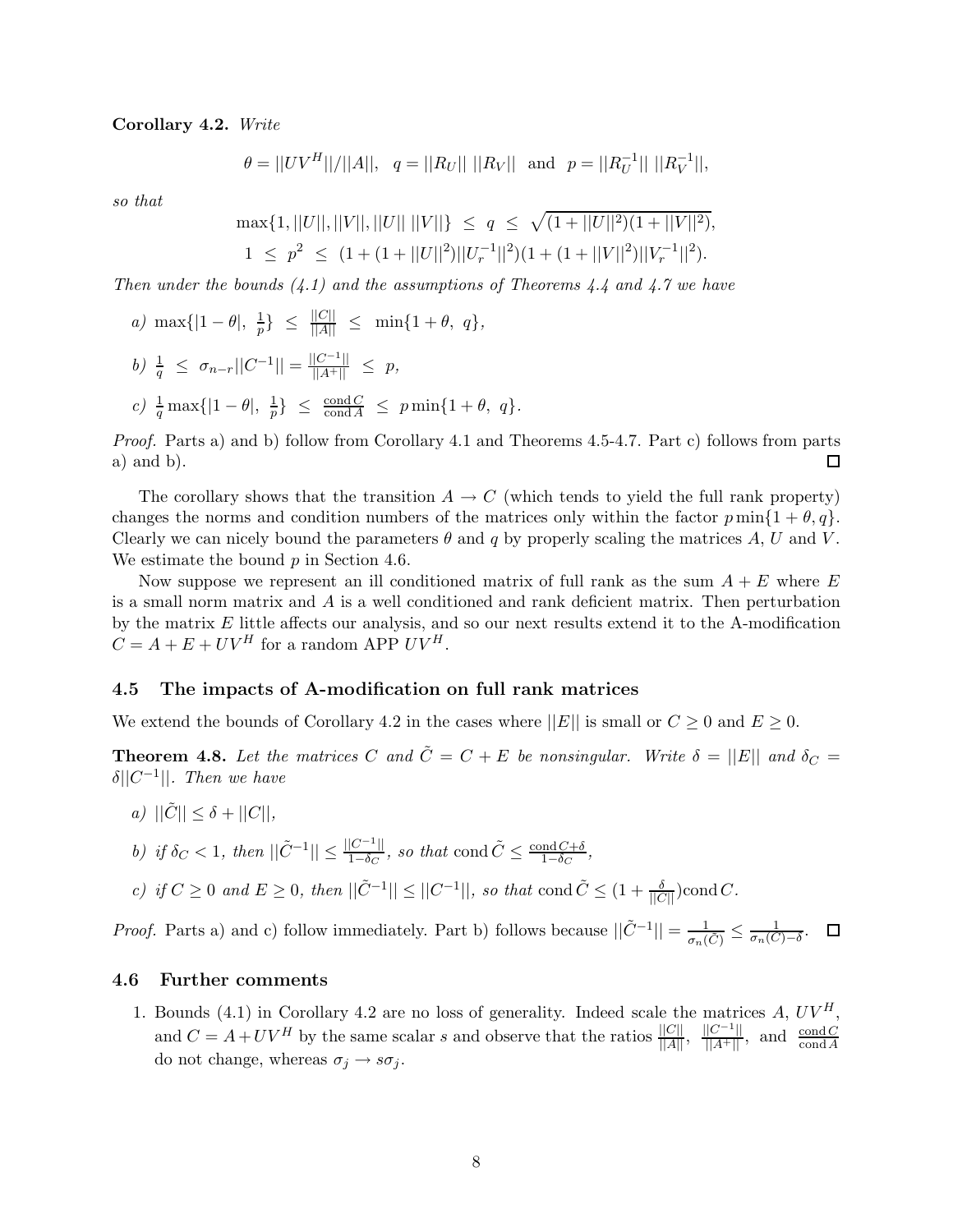- 2. An APP  $UV^H$  cannot be an APC if the ratio  $\theta = \frac{||UV^H||}{||A||}$  is small because  $\sigma_n(C) \leq$  $\sigma_n(A) + ||UV^H||$ . Furthermore, an APP  $UV^H$  cannot be an APC if the ratio  $\theta$  is large and if  $rank(UV^H) < rank A$ . Corollary 4.2 provides us, however, with reasonable bounds on the ratio  $\frac{\text{cond }C}{\text{cond }A}$  as long as the norms  $||U||, ||V||, ||U_r^{-1}||$ , and  $||V_r^{-1}||$  are reasonable. We can assume that  $||U|| = ||V|| = 1$  and then obtain that  $1 \le q \le 2$  and  $1 \le p^2 \le (1+2||U_r^{-1}||)(1+2||V_r^{-1}||)$ in Corollary 4.2.
- 3. The value p in Corollary 4.2 is not large where the matrices  $U_r$  and  $V_r$  are well conditioned. Now recall about huge empirical evidence and some formal support in [23]–[26] and the references therein that random matrices tend to be well conditioned. Thus in the case of random generators U and V we can expect that the value  $p$  is not large.

Can we expect to have the same property when we restrict randomness of the matrices  $U$ and V by imposing various patterns of structure and sparseness on these matrices and using fewer random parameters? Yes, according to our extensive tests (see Sections 6 and 8). We speculate that premultiplication by matrices  $S<sup>H</sup>$  and  $T<sup>H</sup>$  strengthens the randomness of the matrices  $U$  and  $V$  because typically the latter matrices  $U$  and  $V$  are generated independently of the former matrices  $S$  and  $T$  of the singular vectors of the matrix  $A$ .

- 4. In virtue of Theorem 3.1, the A-modifications  $\tilde{C} = \tilde{A} + P$  of a singular matrix  $\tilde{A}$  having nullity r are likely to be nonsingular for random APPs  $P$  of rank r. Corollary 4.2 shows that preprocessing  $A \rightarrow C$  with scaled random APPs of rank r tends to keep the matrix A well conditioned, and then preprocessing  $A \rightarrow C = A + P$  with the same APPs P would turn the nearby ill conditioned matrices A with nnul  $A = r$  into well conditioned nonsingular matrices C.
- 5. According to our extensive tests (see Section 8 ), the estimated impact of A-preconditioning on the singular values is quite regular so that random APPs can be used for detecting large jumps in the spectra of the singular values and for computing numerical rank and numerical nullity. This application can be reinforced with the techniques in the next section.

## **5 Generation, refinement, and compression of APCs**

In the unlikely case where our randomization works poorly, we can just reapply A-preconditioning with a new scaled weakly random APP. This has a good chances for success, according to our study in the previous section and test results, but let us next fix our APPs without generation of new random APPs. Suppose for an ill conditioned matrix A, we have arrived at a substantially better conditioned but still too crude A-modification  $C = A + UV^H$  of a rank r, so that cond  $A \gg$ cond  $C \gg \frac{\sigma_1}{\sigma_{\rho-r}}$ . Then the following transform serves as a remedy, according to our extensive tests (cf. Table  $8.2$ ) and the analysis in [7, Section 6] and [12]:

$$
(U \leftarrow Q(C^+U), \quad V^H \leftarrow Q(V^HC^+))\tag{5.1}
$$

where we use the notation  $Q(M)$  in Section 2.

Now suppose we have an upper bound  $r_{+}$  on the unknown number r of small and zero singular values of an input matrix A. Then we can generate a random scaled APC  $UV^H$  of rank  $r_{+}$  and compress it into APCs of recursively decreasing ranks  $r$  by extending transform  $(5.1)$  as follows.

#### **Procedure 5.1. Generation of an APC via inflation and compression.**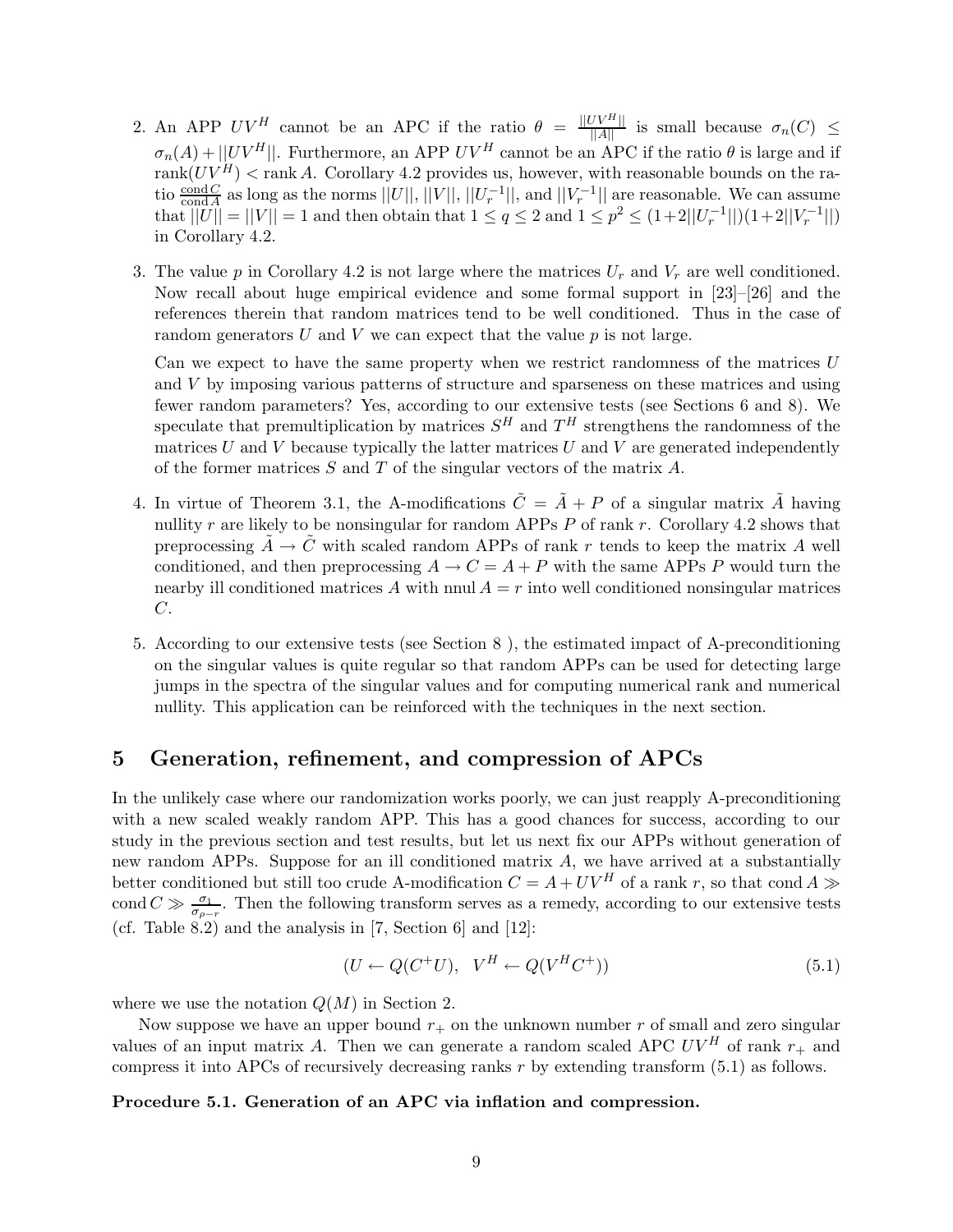- *1.* (Generation of an inflated APC.) *Select an integer* h>r*, e.g.,* h = 2r*, and generate an APC*  $UV^H$  of rank h.
- 2. Compute suitably scaled and well conditioned matrix  $T(U)$  (resp.  $T^H(V)$ ) of full rank whose *columns (resp. rows) generate the right (resp. left) singular space of the matrix*  $AC^+U$  *(resp.*  $V^H C^+ A$ *)* associated with the r smallest singular values of these matrices. (Here we count the *singular values with their multiplicity and include the vanishing singular values zero.)*
- 3. (Compression.) *Compute and output the new generators*  $U \leftarrow Q(C^+UT(U))$  and  $V^H \leftarrow$  $Q((T^{\tilde{H}}(V)V^H C^+)^H)$  *and the new APC UV<sup>H</sup>.*

The ranges of the resulting matrices  $U = Q(C^+UT(U))$  and  $V = Q((T^H(V)V^HC^+)^H)$  approximate the bases for the left and right singular spaces, respectively, associated with the  $r$  smallest singular values of the matrix A (cf. [7], [11], [12]). According to our tests and the ones in [12], this yields highly effective preconditioners  $UV^H$  of rank r.

### **6 Structured and sparse APPs**

All APPs of small ranks are structured, but next we supply various examples of sparse and structured APPs of any rank. In our extensive tests, these APPs were typically APCs for all classes of tested input matrices. We welcome more such examples of weakly random APCs from the readers.

**Example 6.1. Circulant APPs***.*  $UV^H = F^{-1}D_rF$  for the  $n \times n$  *unitary matrix* 

$$
F = \frac{1}{\sqrt{n}} (\exp \frac{2\pi i j \sqrt{-1}}{n})_{i,j=0}^{n-1}
$$

*of the discrete Fourier transform at the* n*-th roots of unity and for the* n × n *diagonal matrix*  $D_r = \text{diag}(d_i)_{i=0}^{n-1}$  that has exactly r nonzero entries fixed or sampled at random in r fixed sets  $\mathbb{S}_1,\ldots,\mathbb{S}_r$  and placed at r fixed or random positions on the diagonal. Such an APP UV<sup>H</sup> is a *circulant matrix of the rank r that has the first column*  $F^{-1}$ **d** *for* **d** =  $(d_i)_{i=0}^{n-1}$  *(cf., e.g., [27, Theorem 2.6.4]). It is sufficient to perform* O(n max{r, logn}) *ops to multiply it by a vector. The bound decreases to* O(n log r) *where the* r *nonzeros occupy* r *successive positions on the diagonal.* If  $\mathbb{S}_1,\ldots,\mathbb{S}_r$  are real sets, then the APP is Hermitian. If the sets  $\mathbb{S}_1,\ldots,\mathbb{S}_r$  lie in the annulus  ${x : d_-\leq |x|\leq d_+}, \text{ then } \text{cond}(UV^H) = \text{cond } D_r \leq d_+/d_-.$ 

**Example 6.2. f-circulant APPs** *[27, Section 2.6]. In the previous example replace the matrix* F  $with$  the matrix  $FD_$  where  $D_$  =  $diag(g^i)_{i=0}^{n-1}$  and g is a primitive n-th root of a nonzero scalar f. *In this case the APP is* f-circulant. (It is circulant for  $f = 1$  and skew-circulant for  $f = -1$ *.)* As *in the previous example, one can readily bound the condition number of the APP and the arithmetic cost of its multiplication by a vector.*

**Example 6.3. Toeplitz-like APPs I.** *Define an* n × r *well conditioned Toeplitz matrix* U *of full rank. Either fix such a matrix or define it by varying* u *random parameters for a nonnegative integer*  $u < n + r$  *until you yield well conditioning. Output FAILURE if this does not work. Define a matrix* V *a)* either similarly or b) set  $V = U$  (to produce a Hermitian APP). The APP UV<sup>H</sup> *has a rank of at most* r *and a displacement rank of at most four and can be multiplied by a vector in*  $O(n \log r)$  *ops (cf. [27]).*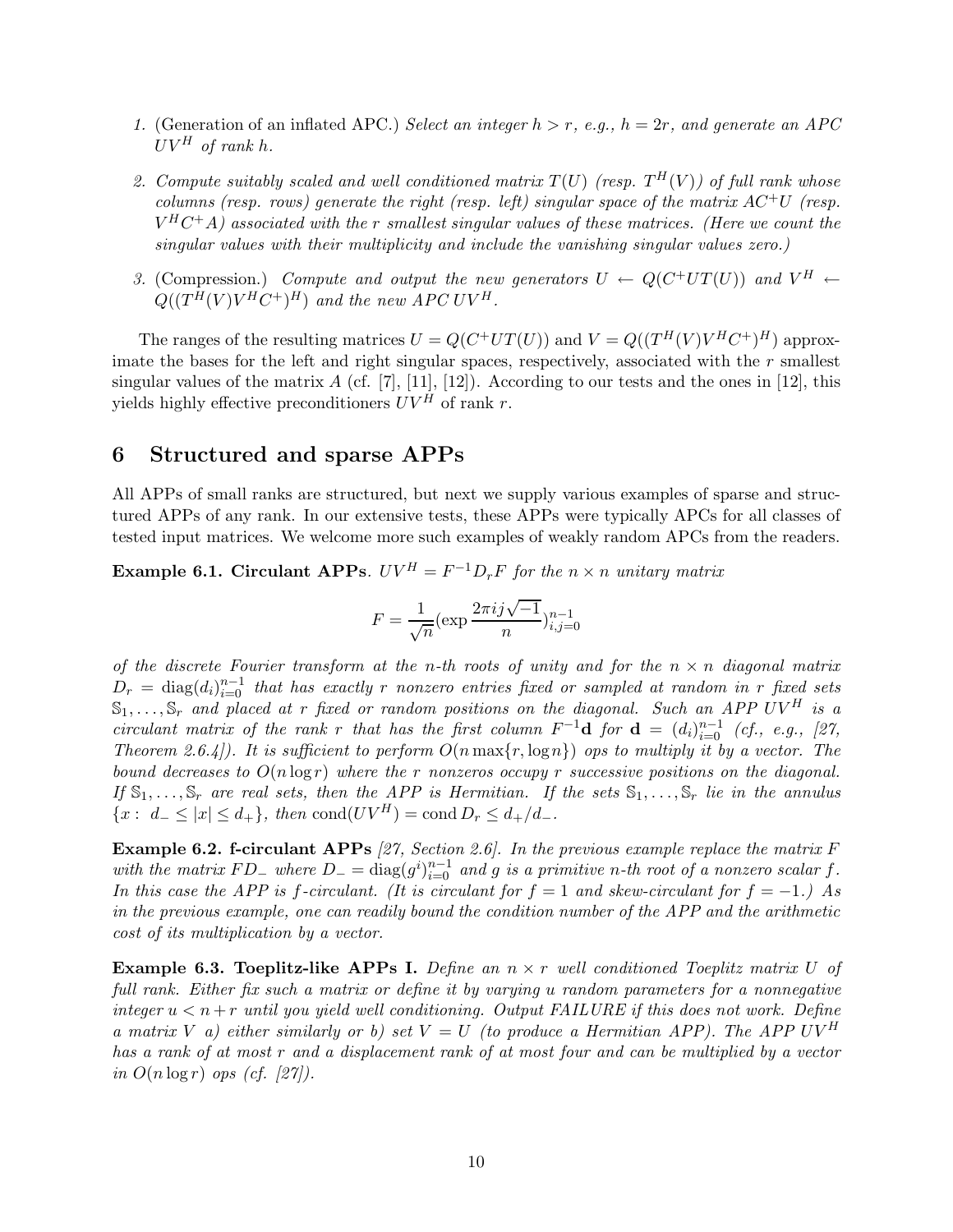**Example 6.4. Structured or sparse APPs I.** *Define a matrix* U = PW, P *for a fixed or random*  $n \times n$  *permutation matrix* P *(in the simplest case*  $P = I_n$ *) and a fixed or random*  $n \times r$ block W of the  $n \times n$  matrix of the discrete Fourier, sine or cosine transform [27, Section 3.11], *or of another well conditioned matrix with a fixed structure such as the sparseness structure or the displacement structure of Toeplitz, Hankel, Vandermonde, or Cauchy types. Example 6.3 is the special case where*  $P = I_n$  *and* W *is a Toeplitz matrix. Define a matrix* V *a) either similarly or b) set*  $V = U$  *(to produce a Hermitian APP). Define an APP UV<sup>H</sup>. The complexity of its multiplication by a vector can be linear or nearly linear, depending on its structure.*

**Example 6.5. Toeplitz-like APPs II.** *Define an* n × r *Toeplitz matrix*

$$
U = (T_1, 0_{r,n_1}, \ldots, T_k, 0_{r,n_k})^T.
$$

*Here*  $T_i$  are  $r \times r$  *Toeplitz matrices,*  $0_{r,n_i}$  are  $r \times n_i$  *matrices filled with zeros for*  $i = 1, \ldots, k$ *,* and k,  $n_1, \ldots, n_k$  are positive integers (fixed or random) such that  $kr + n_1 + \cdots + n_k = n$ . Fix *or choose at random the Toeplitz matrices*  $T_i$  *such that the resulting matrix*  $U$  *is well conditioned.* Ti *can denote general Toeplitz matrices or special, e.g., circulant,* f*-circulant, triangular Toeplitz or banded Toeplitz matrices. Define a matrix* V *a) either similarly or b) set* V = U *(to produce a Hermitian APP). For general Toeplitz matrices*  $T_1, \ldots, T_k$  and the shift operators associated with the Toeplitz structure, the APP UV<sup>H</sup> has a displacement rank of at most  $2k \leq 2\vert n/r \vert$  and *can be multiplied by a vector in*  $O(kr \log r)$  *flops. For banded Toeplitz matrices*  $T_i$  *with a constant bandwidth we only need*  $O(kr)$  *flops to multiply the APP by a vector. For*  $T_i = c_i I_r$  *the matrix* U has orthogonal columns, and we make it unitary by choosing the scalars  $c_1, \ldots, c_k$  such that  $c_1^2 + \cdots + c_k^2 = 1.$ 

**Example 6.6. Structured or sparse APPs II.** *Define a well conditioned matrix*

$$
U = P(T_1, 0_{r,n_1}, \ldots, T_k, 0_{r,n_k})^T
$$

*for an*  $n \times n$  *permutation matrix* P *and integers* k,  $n_1, \ldots, n_k$  *chosen as in Example 6.5 but for all* i *let*  $T_i$  *be*  $r \times r$  *fixed or random structured matrices, e.g., the matrices of the discrete Fourier, sign or cosine transforms, matrices with a fixed displacement structure, or sparse matrices with fixed patterns of sparseness. Define a matrix* V *a) either similarly or b) set* V = U *(to produce a Hermitian APP). Define an APP UV<sup>H</sup>. Example 6.5 is the special case where*  $P = I_n$  *and*  $T_i$  *are Toeplitz matrices.*

Finally, we can generate APCs by appending pairs of (block) rows and (block) columns that preserve the structure of an input matrix.

## **7 Dual A-preprocessing**

Let us next generate dual APCs by implicitly applying A-preconditioning to the (generalized) inverse  $A^+$  matrix without computing this matrix. This option is valuable because it enables division-free reduction of solving linear systems and computation of determinants to the case of well conditioned input. Namely, we represent the dual A-modification  $C_ = A^+ + V U^H$  by its (generalized) inverse

$$
(C_{-})^{+} = (A^{+} + VU^{H})^{+} = A - AVH^{+}U^{H}A, \quad H = I_{q} + U^{H}AV.
$$
\n(7.1)

We call this equation *the dual SMW formula* (cf. the Sherman–Morrison–Woodbury formula in [13, page 50]).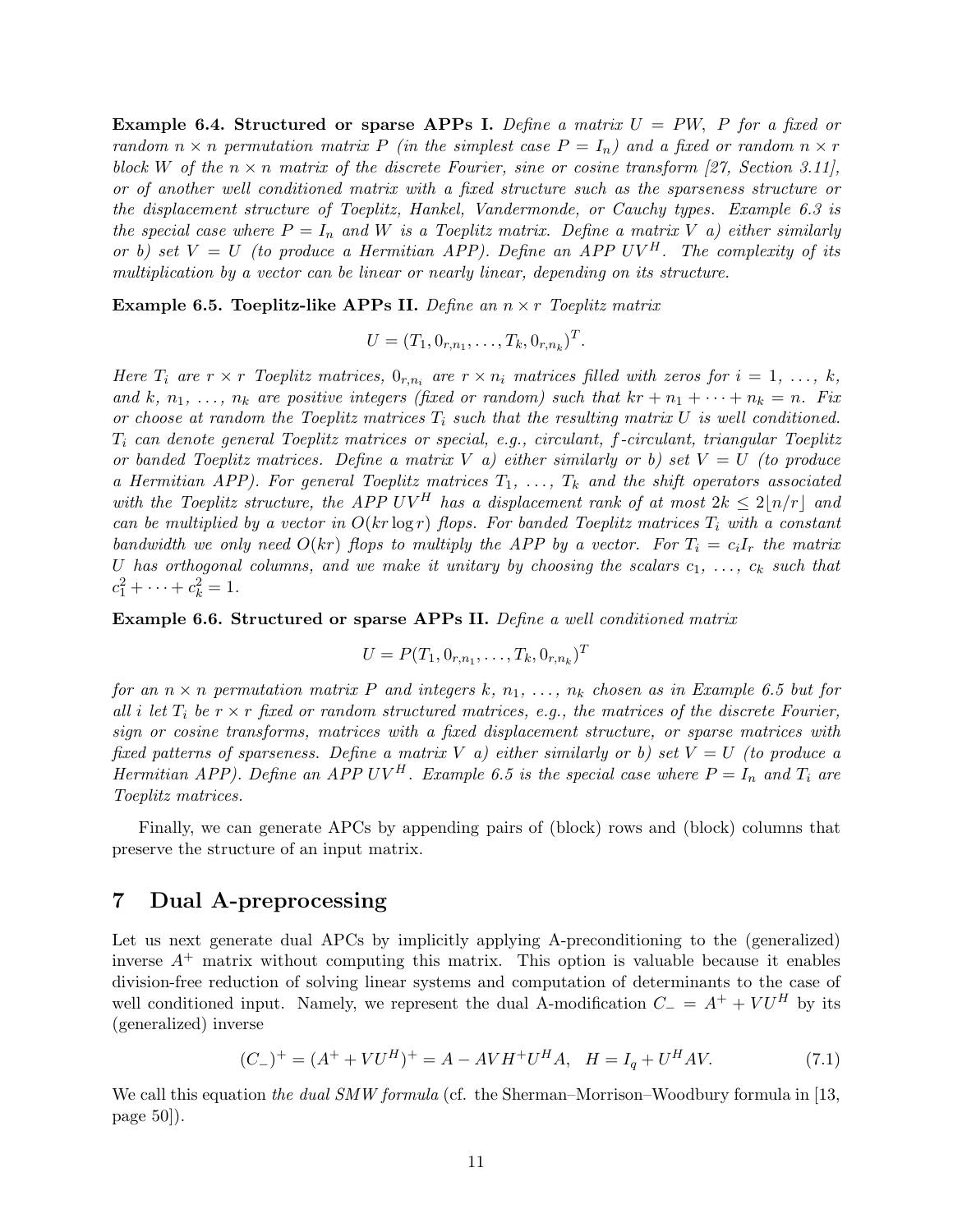Having the matrix  $(C_{-})^{+}$  available, we can compute the vector  $\mathbf{y} = A^{+}\mathbf{b}$  as follows,

$$
\mathbf{y} = A^+ \mathbf{b} = \mathbf{z} - V U^H \mathbf{b}, \quad (C_-)^+ \mathbf{z} = \mathbf{b}.
$$

We readily extend our analysis to dual A-preprocessing. In particular, the matrix  $(C_{-})^{+}$  is likely to be well conditioned where the ratio  $\frac{||V U^H||}{||A^+||}$  is neither large nor small for a weakly random (well conditioned) APP  $V U^H$  of a sufficiently large rank. The latter ratio involves the norm  $||A^+||$ , which is a little harder to compute than the norm  $||A||$ , involved into the generation of APPs  $UV^H$ .

Finally, here is a natural extension of our policy (5.1) to dual APPs  $VU^H$ ,

$$
V \leftarrow Q((C_{-})^{+}V), \ \ U \leftarrow Q((C_{-}^{H})^{+}U)).
$$

## **8 Numerical tests for generating APCs**

In our tests we first generated singular and nearly singular matrices of 16 classes, modified them with random and weakly random APPs of eight classes, and computed the condition numbers of the input and modified matrices. We run such tests for over 100,000 input instances and observed quite similar statistics for all selected classes of input matrices  $A$  and APPs. Moreover, the test results varied little with the matrix size.

Then we applied similar tests to the diagonal matrices with singular values forming a geometric progression.

In all tests we used the following CPU and memory configuration, operating system, mathematical application software, and random number generator.

| <b>CPU</b>    | AMD Athlon XP 2800+ 2.09GHZ       |
|---------------|-----------------------------------|
| Memory        | 512MB                             |
|               | Microsoft Windows XP              |
| OS            | Professional Version 2002         |
|               | Service Pack 2                    |
| Platform      | Matlab Version $7.0.0.19920(R14)$ |
| Random Number | Matlab Statistics Toolbox's       |
| Generator     | Uniform Distribution              |

Unless we specify otherwise, we sampled the entries of random matrices in the closed line interval  $[-1, 1].$ 

We display sample data in Tables 8.1 and 8.2.

Dealing with real (in particular integer or rational) matrices, we use the nomenclatures "orthogonal", "symmetric", and "nonsymmetric" rather than "unitary", "Hermitian", and "non-Hermitian" (cf.  $[13]$ ,  $[14]$ ).

Throughout this section we assign the values  $n = 100$  and  $\nu = 1, 2, 4, 8$  to the parameters n and  $\nu.$ 

#### **8.1 Generation of singular input matrices A**

In our tests we used the following real singular input matrices A with nul  $A = \nu$  for  $\nu = 1, 2, 4, 8$ . ("s" is our abbreviation for "symmetric" and "n" for "nonsymmetric".)

1n. *Nonsymmetric matrices of type I with nullity*  $\nu$ .  $A = G \Sigma_{\nu} H^{T}$  are  $n \times n$  matrices where G and H are  $n \times n$  random orthogonal matrices, that is, the Q-factors in the QR factorizations of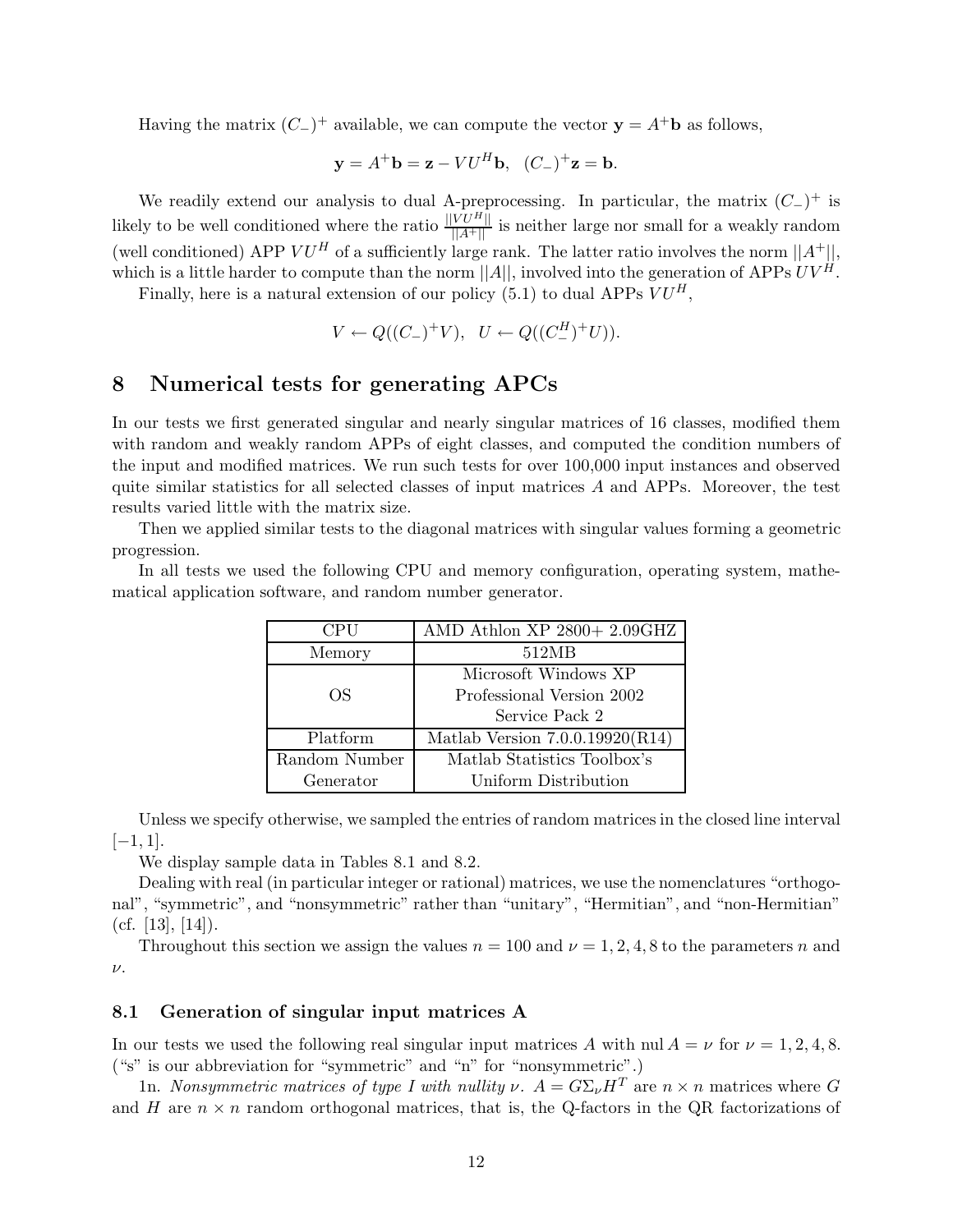random real matrices;  $\Sigma_{\nu} = \text{diag}(\sigma_j)_{j=1}^n$  is the diagonal matrix filled with zeros and the singular values of the matrix A such that  $\sigma_{j+1} \leq \sigma_j$  for  $j = 1, \ldots, n-1, \sigma_1 = 1$ , the values  $\sigma_2, \ldots, \sigma_{n-\nu-1}$ are randomly sampled in the semi-open interval [0.1, 1),  $\sigma_{n-\nu} = 0.1$ ,  $\sigma_j = 0$  for  $j = n-\nu+1, \ldots, n$ , and therefore cond  $A = 10$ .

1s. *Symmetric matrices of type I with nullity*  $\nu$ . The same as in part 1n, but for  $G = H$ .

2n. *Nonsymmetric matrices of type II with nullity*  $\nu$ .  $A = (W, WZ)$  where W and Z are random orthogonal matrices of sizes  $n \times (n - \nu)$  and  $(n - \nu) \times \nu$ , respectively.

2s. *Symmetric matrices of type II with nullity*  $\nu$ .  $A = WW^H$  where W are random orthogonal matrices of size  $n \times (n - \nu)$ .

3n. *Nonsymmetric Toeplitz-like matrices with nullity*  $\nu$ .  $A = c(T, TS)$  for random Toeplitz matrices T of size  $n \times (n-\nu)$  and S of size  $(n-\nu) \times \nu$  and for a positive scalar c such that  $||A|| \approx 1$ .

3s. *Symmetric Toeplitz-like matrices with nullity*  $\nu$ .  $A = cTT^H$  for random Toeplitz matrices T of size  $n \times (n - \nu)$  and a positive scalar c such that  $||A|| \approx 1$ .

4n. *Nonsymmetric Toeplitz-like matrices with nullity one.*  $A = (a_{i,j})_{i,j=0}^{n-1}$  is an  $n \times n$  Toeplitz matrix. Its entries  $a_{i,j} = a_{i-j}$  are random for  $i - j < n - 1$ . The entry  $a_{n-1,0}$  is selected to ensure that the last row is linearly expressed through the other rows.

4s. *Symmetric Toeplitz-like matrices with nullity one.*  $A = (a_{i,j})_{i,j=0}^{n-1}$  is an  $n \times n$  Toeplitz matrix. Its entries  $a_{i,j} = a_{i-j}$  are random for  $|i - j| < n - 1$ , whereas the entry  $a_{0,n-1} = a_{n-1,0}$  is a root of the quadratic equation det  $A = 0$ . We have repeatedly generated the matrices A until we arrived at the quadratic equation having real roots.

#### **8.2 Generation of ill conditioned input matrices** *A*

We modified the above matrices with nullity  $\nu$  to turn them into nonsingular matrices with numerical nullity  $\nu$  in two ways. (To our previous abbreviations "s" and "n", we add another "n" for "nonsingular".)

1nn and 1ns. *Matrices of type I having numerical nullity* ν*.* The same matrices as in parts 1n and 1s in the previous subsection except that now  $\sigma_j = 10^{-16}$  for  $j > n - \nu$ , so that cond  $A = 10^{16}$ .

2nn, 3nn, 4nn, 2ns, 3ns, and 4ns. *Matrices of type II and Toeplitz-like matrices having numerical nullity*  $\nu$ .  $A = \frac{W}{||W||} + \beta I_n$  where we defined the matrices W in the same way as the matrices A in the previous subsection. We set the scalar  $\beta$  equal to  $10^{-16}$  in the symmetric case, so that  $\sigma_1(A) = 1 + 10^{-16}$ ,  $\sigma_i(A) = 10^{-16}$  for  $j = n - \nu + 1, ..., n$ , whereas in the nonsymmetric case we iteratively computed a nonnegative scalar  $\beta$  such that  $\sigma_1(A) \approx 1$  and

$$
10^{-18} \le \sigma_{n-\nu+1}(A) \le 10^{-16}.\tag{8.1}
$$

We initialized this iterative process with  $\beta = 10^{-16}$ , which implied that  $\sigma_j(A) \leq 10^{-16}$  for  $j =$  $n-\nu+1,\ldots,n$ . If also  $\sigma_{n-\nu+1}(A) > 10^{-18}$ , so that bounds (8.1) held, we output this value of  $\beta$ and stopped. Otherwise we recursively set  $\beta \leftarrow \frac{10^{-16}\beta}{\sigma_{n-\nu+1}(A)}$ . We output the current value of  $\beta$  and stopped as soon as bounds (8.1) were satisfied for the resulting matrix A. If they were not satisfied in 100 recursive steps, we restarted the process for a new input W.

#### **8.3 Generation of APPs and the data on conditioning**

In Tables 8.1 and 8.2 we display the data on generating APPs  $UV^H$  and on the conditioning of the A-modifications  $C = A + U V^H$  and  $C_1 = A + U_1 V_1^H$  where we use APPs from Example 6.6b) and their corrections  $U_1 V_1^H$  defined below and where  $U = V$ ,  $U_1 = V_1$ , and we write  $T_i = cI_r$  for all i with scalar  $c$  chosen to normalize the matrix  $U$ .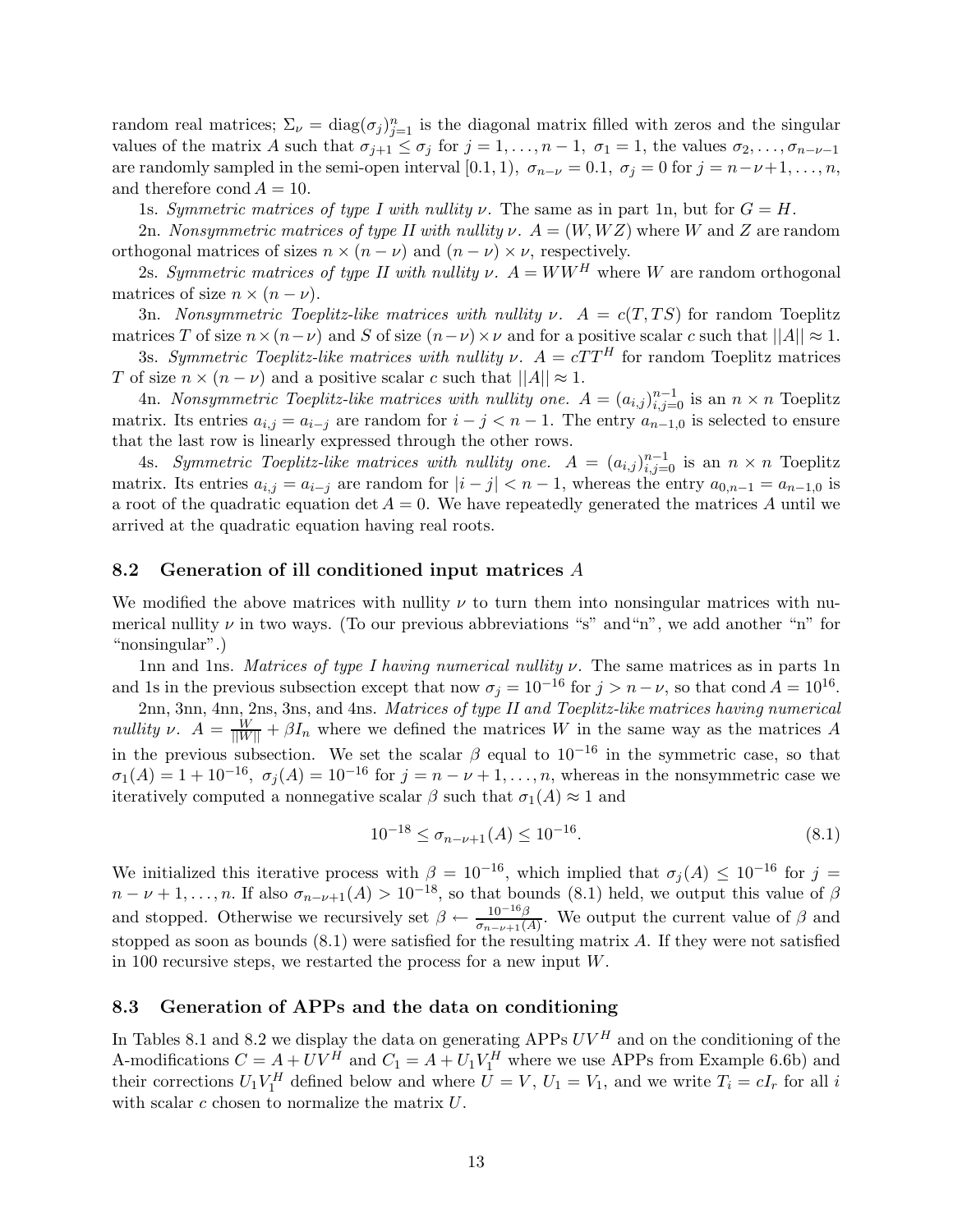In the first column of each table we display the type of the input matrix A.

The second and the third columns show the values of  $\nu$ , denoting the nullity (or numerical nullity) of the basic matrix  $A$ , and cond  $A$ , denoting its condition number.

The fourth columns show the rank r of the APP  $UV^H$  from Example 6.6b).

The fifth columns show the condition numbers cond C of the A-modifications  $C = A + UV^H$ . The sixth columns have blank entries where cond  $C \leq 10^5$ . Wherever we had cond  $C > 10^5$ , we computed a new APP  $U_1 V_1^H$  and the matrix  $C_1 = A + U_1 V_1^H$  and then displayed the condition number cond  $C_1$  in the sixth column and the rank of the new APP  $U_1V_1^H$  in the fourth column.

To generate the APP  $U_1 V_1^H$ , we either reapplied the same rules as before but with the APP's rank  $r$  incremented by one (see the results in Table 8.1) or defined this APP by the formulae  $U_1 \leftarrow Q(C^{-1}U), V_1^H \leftarrow Q(V^{\hat{H}}C^{-1})$  in equation (5.1), without changing the rank r (see the results in Table 8.2).

We applied the same tests and obtained quite similar results for APPs of seven other types, namely,

a) and b) for APPs from Example 6.6b) but with the sparse Toeplitz APCs, such that  $T_i = c_i I_r$ where we first randomly sampled the coefficients  $c_i$  from one of the sets  $\{-1,1\}$  for type a) or  $\{-2, -1, 1, 2\}$  for type b) and then normalized the matrix U by scaling,

c) for APPs from the same example but with  $T_i$  being real circulant matrices with random first columns,

d) for APPs from Example 6.1,

e) and f) for real APPs from Example 6.3b) with random parameters from the line intervals  $[-1, 1]$  for type e) or  $[-10, 10]$  for type f), and

g) random real APPs.

For every selected APP  $UV^H$  we computed the matrices  $C^{(p)} = A + 10^p UV^H$  for  $p = -10, -5$ , 0, 5, 10. In all tests, the values cond  $C^{(p)}$  were minimized for  $p = 0$  and grew steadily (within the factor of |p|) as the integer |p| grew. In Tables 8.1 and 8.2 we reported only the results for  $p = 0$ .

#### **8.4 The case of diagonal input matrices**

We applied A-preconditioning with APPs  $UV^T$  to  $n \times n$  diagonal matrices

$$
A = (\text{diag } 2^{64 \frac{i}{n}})_{i=0}^{n-1} \text{ for } n = 64, 128.
$$

We first generated the following  $n \times r$  matrices  $U_1$  and  $V_1$  for  $r = \frac{n j}{8}$ ,  $j = 1, 2, 3, 4, 5, 6, 7$ .

- 1. Random matrices  $U_1$  and  $V_1$
- 2. Random matrix  $U_1, V_1 = U_1$
- 3. Random unitary matrices  $U_1$  and  $V_1$
- 4. Random unitary matrix  $U_1$ ,  $V_1 = U_1$
- 5. Random Toeplitz matrices  $U_1$  and  $V_1$
- 6. Random Toeplitz matrix  $U_1, V_1 = U_1$ .

Then we scaled the matrices  $U_1$  and  $V_1$  to yield the matrices  $U_2$  and  $V_2$  such that  $||U_2V_2^T|| \approx ||A||$ . Finally we truncated all entries of the matrices  $U_2$  and  $V_2$  to eight bits and denoted the resulting matrices U and V. The truncation has ensured that the APPs  $UV<sup>T</sup>$  had the desired ranks r and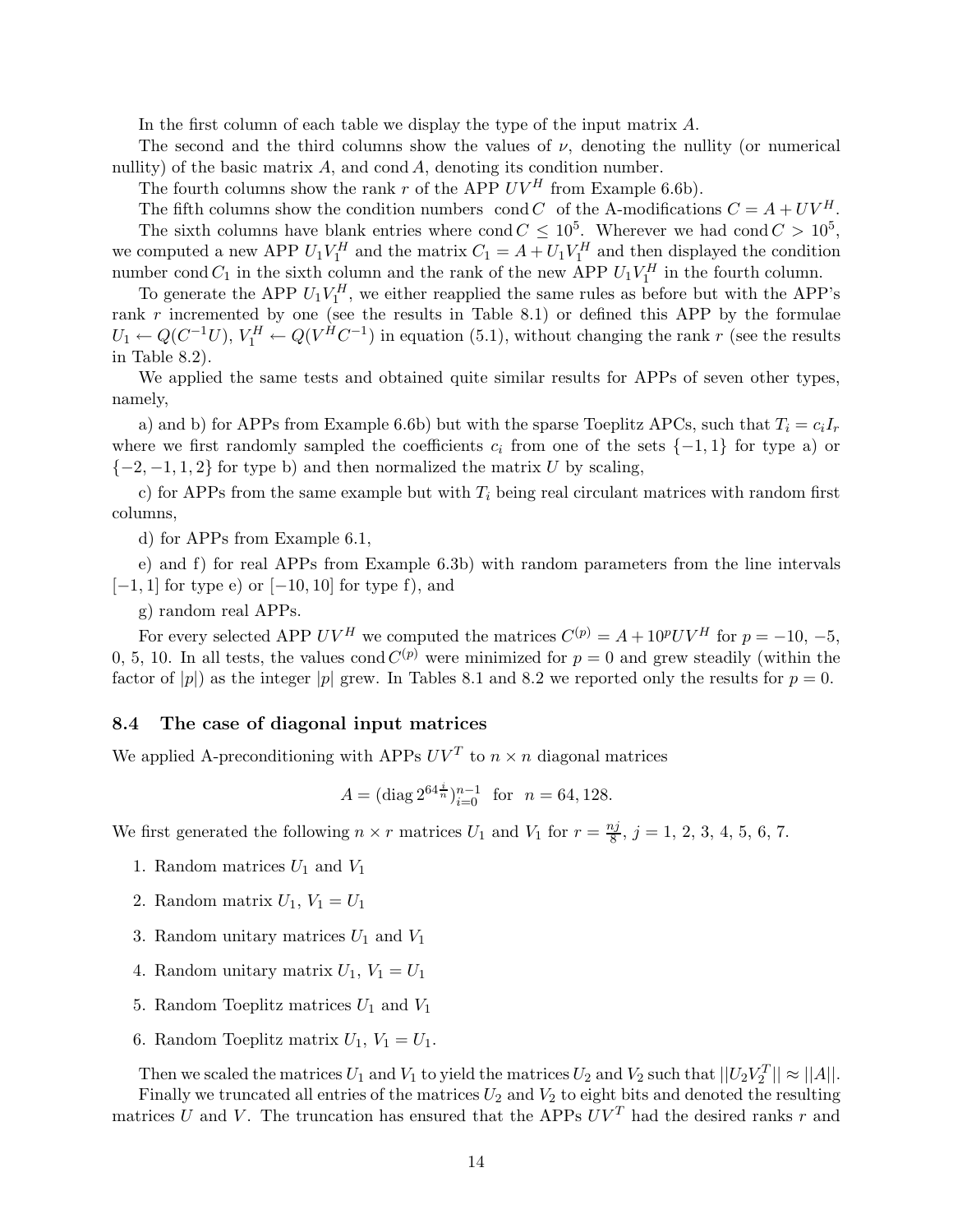| Type             | $\nu$          | Cond(A)               | r              | Cond(C)     | $Cond(C_1)$ |
|------------------|----------------|-----------------------|----------------|-------------|-------------|
| 1n               | 1              | $8.40E + 16$          | $\mathbf{1}$   | $3.21E + 2$ |             |
| 1n               | $\overline{2}$ | $4.56E + 16$          | $\overline{2}$ | $4.52E + 3$ |             |
| 1n               | 4              | $3.90E + 18$          | $\overline{5}$ | $2.09E + 5$ | $1.81E + 3$ |
| 1n               | 8              | $5.69E + 16$          | 8              | $6.40E + 2$ |             |
| 1s               | $\mathbf{1}$   | $1.98E + 16$          | $\overline{1}$ | $5.86E + 2$ |             |
| 1s               | $\overline{2}$ | $3.69E + 16$          | $\overline{2}$ | $1.06E + 4$ |             |
| 1s               | $\overline{4}$ | $2.91E + 16$          | $\overline{4}$ | $1.72E + 3$ |             |
| $1s$             | 8              | $3.36E + 16$          | 8              | $5.60E + 3$ |             |
| 2n               | $\mathbf{1}$   | $3.48E + 16$          | $\mathbf{1}$   | $8.05E + 1$ |             |
| 2n               | $\sqrt{2}$     | $1.53E + 17$          | $\overline{2}$ | $6.82E + 3$ |             |
| 2n               | $\overline{4}$ | $2.73E + 16$          | $\overline{4}$ | $2.78E + 4$ |             |
| 2n               | 8              | $1.23E + 17$          | 8              | $3.59E + 3$ |             |
| 2s               | $\mathbf{1}$   | $4.13E+16$            | $\mathbf{1}$   | $1.19E + 3$ |             |
| 2s               | $\overline{2}$ | $4.67E + 16$          | $\overline{2}$ | $1.96E + 3$ |             |
| 2s               | $\overline{4}$ | $\overline{4.40E+16}$ | $\overline{4}$ | $1.09E + 4$ |             |
| 2s               | 8              | $1.33E + 18$          | 8              | $9.71E + 3$ |             |
| $3\mathrm{n}$    | $\mathbf 1$    | $3.96E + 16$          | $\mathbf{1}$   | $2.02E + 4$ |             |
| 3n               | $\overline{2}$ | $2.18E + 17$          | $\overline{2}$ | $1.53E + 3$ |             |
| 3n               | $\overline{4}$ | $1.37E + 18$          | $\overline{4}$ | $6.06E + 2$ |             |
| 3n               | 8              | $4.24E + 17$          | 8              | $5.67E + 2$ |             |
| 3s               | 1              | $1.69E + 17$          | $\overline{1}$ | $2.39E + 4$ |             |
| 3s               | $\overline{2}$ | $\overline{4.58E+16}$ | $\overline{2}$ | $2.38E + 3$ |             |
| 3s               | $\overline{4}$ | $1.39E + 17$          | $\overline{4}$ | $1.69E + 3$ |             |
| $\overline{3} s$ | 8              | $1.60E + 17$          | 8              | $6.74E + 3$ |             |
| 4n               | $\mathbf 1$    | $1.22E + 17$          | $\overline{1}$ | $4.93E + 2$ |             |
| 4n               | $\overline{2}$ | $3.26E + 16$          | $\overline{2}$ | $4.48E + 2$ |             |
| 4n               | $\overline{4}$ | $5.99E + 16$          | $\overline{4}$ | $2.65E + 2$ |             |
| 4n               | 8              | $1.23E + 17$          | 8              | $1.64E + 2$ |             |
| 4s               | $\mathbf{1}$   | $3.22E + 15$          | $\mathbf{1}$   | $1.45E + 3$ |             |
| 4s               | $\sqrt{2}$     | $2.34E + 16$          | $\overline{2}$ | $5.11E + 2$ |             |
| 4s               | $\overline{4}$ | $1.09E + 17$          | $\overline{4}$ | $7.21E + 2$ |             |
| 4s               | 8              | $2.29E + 16$          | 8              | $2.99E + 2$ |             |

Table 8.1: APPs and conditioning I

that  $C - A = UV^T$ , even though we computed these APPs and the A-modifications  $C = A + UV^T$ with floating point and with rounding to the standard IEEE double precision.

Our Tables 8.3–8.14 display the test results observed in 1000 tests for each pair of  $n$  and  $r$ . They show that the ratio  $\frac{(n-r)\log \text{cond}A}{n \log \text{cond}C}$  was consistently in a rather narrow range between 0.5 and 1.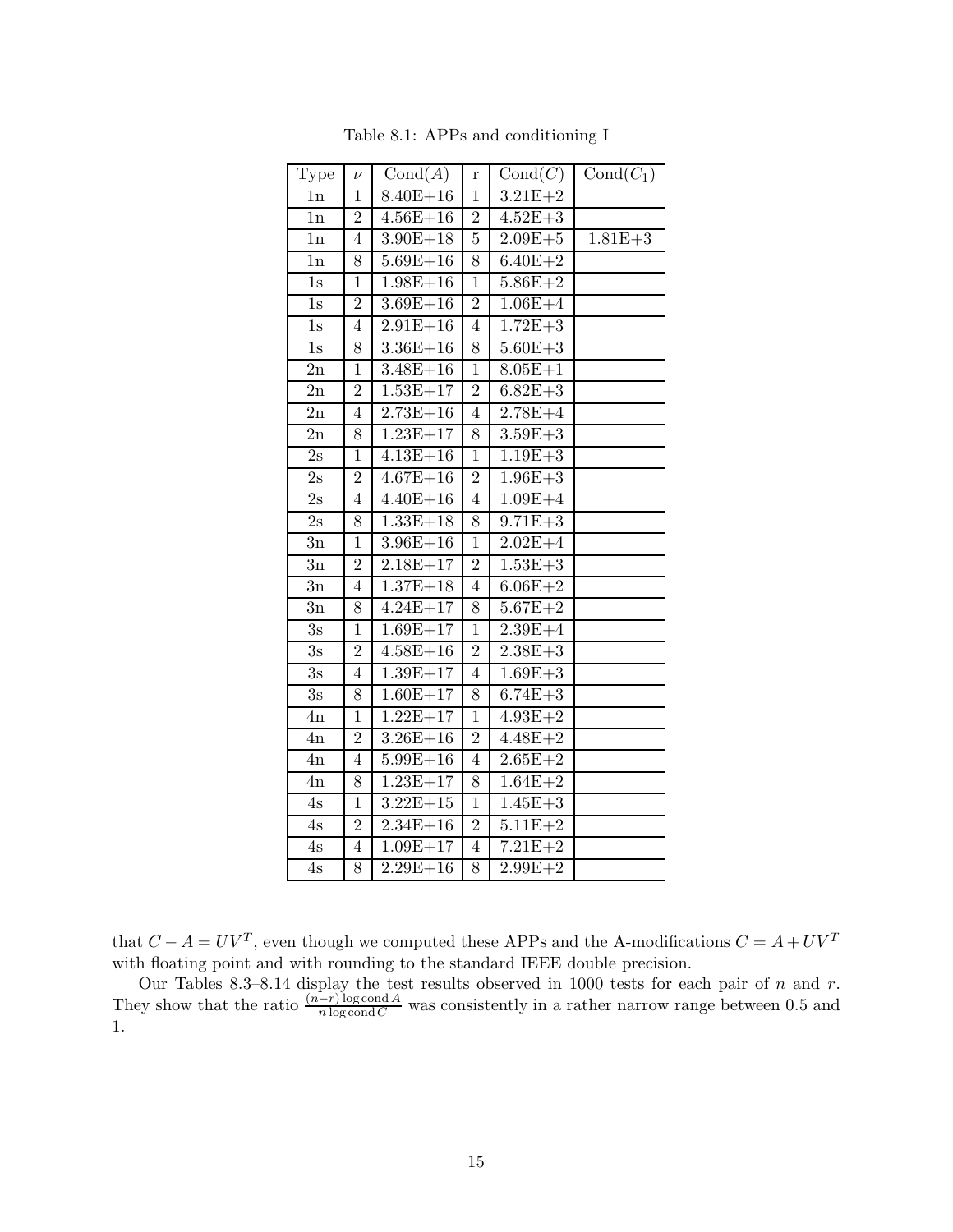| Type          | $\nu$          | Cond(A)      | r              | Cond(C)     | $Cond(C_1)$ |
|---------------|----------------|--------------|----------------|-------------|-------------|
| 1n            | 1              | $2.63E + 16$ | $\mathbf 1$    | $2.81E + 2$ |             |
| 1n            | $\overline{2}$ | $2.98E + 16$ | $\overline{2}$ | $1.66E + 3$ |             |
| 1n            | $\overline{4}$ | $3.85E + 16$ | $\overline{4}$ | $4.26E + 3$ |             |
| 1n            | 8              | $3.55E + 17$ | 8              | $8.60E + 2$ |             |
| 1s            | $\overline{1}$ | $5.10E + 16$ | $\overline{1}$ | $5.29E + 2$ |             |
| 1s            | $\overline{2}$ | $2.22E + 16$ | $\overline{2}$ | $3.24E + 4$ |             |
| 1s            | $\overline{4}$ | $2.96E + 16$ | $\overline{4}$ | $3.96E + 4$ |             |
| $1s$          | 8              | $2.88E + 16$ | 8              | $1.69E + 3$ |             |
| $2\mathrm{n}$ | $\mathbf{1}$   | $1.06E + 17$ | $\overline{1}$ | $1.86E + 2$ |             |
| $2\mathrm{n}$ | $\overline{2}$ | $3.58E + 16$ | $\overline{2}$ | $4.05E + 2$ |             |
| 2n            | $\overline{4}$ | $9.90E + 16$ | $\overline{4}$ | $5.84E + 3$ |             |
| 2n            | 8              | $8.29E + 16$ | 8              | $1.10E + 4$ |             |
| 2s            | $\mathbf{1}$   | $1.25E + 16$ | $\mathbf{1}$   | $8.34E + 2$ |             |
| 2s            | $\overline{2}$ | $2.71E + 16$ | $\overline{2}$ | $9.63E + 2$ |             |
| 2s            | $\overline{4}$ | $5.91E + 16$ | $\overline{4}$ | $8.90E + 3$ |             |
| 2s            | 8              | $5.49E + 16$ | 8              | $1.81E + 4$ |             |
| 3n            | $\mathbf{1}$   | $1.85E + 17$ | $\mathbf{1}$   | $3.63E + 3$ |             |
| 3n            | $\overline{2}$ | $9.71E + 16$ | $\sqrt{2}$     | $2.13E+4$   |             |
| $3\mathrm{n}$ | $\overline{4}$ | $1.76E + 17$ | $\overline{4}$ | $2.49E + 3$ |             |
| 3n            | 8              | $3.70E + 17$ | 8              | $7.61E + 2$ |             |
| 3s            | $\mathbf 1$    | $1.30E + 17$ | $\mathbf{1}$   | $6.03E + 3$ |             |
| 3s            | $\overline{2}$ | $1.03E + 17$ | $\overline{2}$ | $2.15E+4$   |             |
| $3\mathrm{s}$ | $\overline{4}$ | $7.20E + 16$ | $\overline{4}$ | $1.46E + 4$ |             |
| 3s            | 8              | $8.98E + 16$ | 8              | $1.73E + 6$ | $9.93E + 2$ |
| 4n            | $\overline{1}$ | $1.74E + 18$ | $\overline{1}$ | $1.08E + 3$ |             |
| 4n            | $\overline{2}$ | $9.08E + 16$ | $\overline{2}$ | $2.04E + 2$ |             |
| 4n            | $\overline{4}$ | $2.57E + 16$ | $\overline{4}$ | $5.81E + 1$ |             |
| 4n            | 8              | $7.66E + 15$ | 8              | $3.33E + 1$ |             |
| 4s            | $\mathbf{1}$   | $2.60E + 16$ | $\mathbf{1}$   | $4.21E + 2$ |             |
| 4s            | $\overline{2}$ | $2.55E + 16$ | $\overline{2}$ | $1.88E + 2$ |             |
| 4s            | $\overline{4}$ | $7.80E + 16$ | $\overline{4}$ | $8.95E + 2$ |             |
| 4s            | 8              | $1.81E + 16$ | 8              | $3.83E + 2$ |             |

Table 8.2: APPs and conditioning II

## **9 Further work**

[10, Section 12] describes *preconditioning by expansion*, that is by appending to an input matrix A new rows and columns. Namely, in [10, Section 12] the matrix  $A$  is embedded into a matrix  $M =$  $\begin{pmatrix} \eta I & 0 \\ B & A \end{pmatrix}$ , and then A-preconditioning  $M \to M + P$  is applied for  $P = \begin{pmatrix} I \\ 0 \end{pmatrix}$ 0  $\Bigg)\, (0, F) = \begin{pmatrix} \eta I & F \ B & A \end{pmatrix},$  $\eta \approx ||A||$ , and weakly random matrices B and F scaled so that  $||B|| \approx ||A||$  and  $||F|| \approx ||A||$ . Because of the latter rstriction on the values  $\eta$ ,  $||B||$ , and  $||F||$ , embedding does not change the condition number cond  $A$  substantially, whereas the impact of this special A-preconditioning is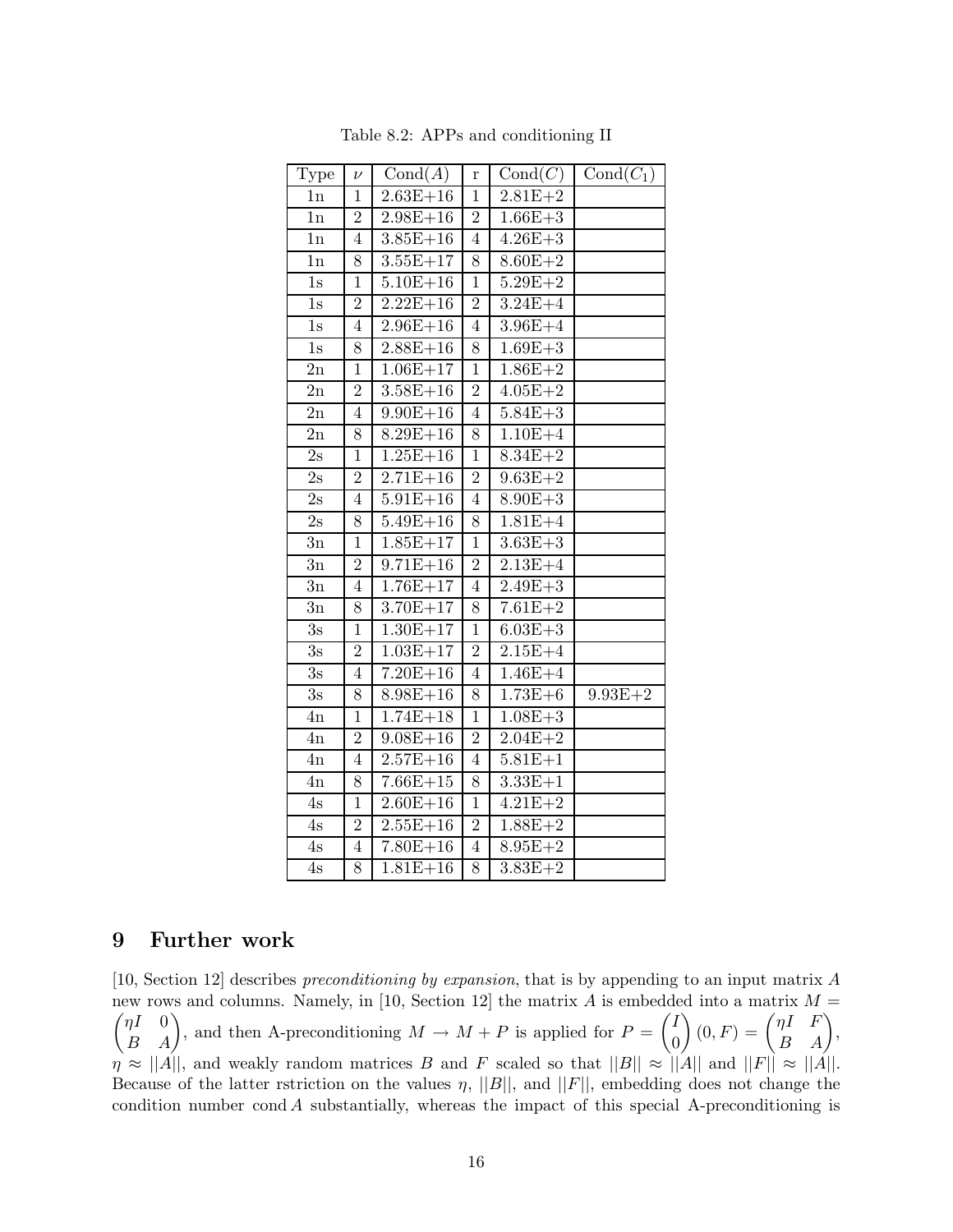| APP          | mean (cond C)    | std(cond C)      | min(cond C)      | max( cond C)     | Ratio        |
|--------------|------------------|------------------|------------------|------------------|--------------|
| Random       | $1.08361e + 018$ | 1.20196e+019     | $4.58727e+016$   | $2.83277e+020$   | 9.51630e-001 |
| Random Sym   | $3.90744e + 017$ | $1.61882e+018$   | $2.86030e + 016$ | $3.79442e + 019$ | 9.60910e-001 |
| Unitary      | $2.29417e + 017$ | $6.12078e+017$   | $2.06627e + 016$ | $9.75414e + 018$ | 9.71501e-001 |
| Unitary Sym  | $2.60456e + 017$ | $1.07133e + 018$ | $1.93541e + 016$ | $2.70620e + 019$ | 9.71356e-001 |
| Toeplitz     | $6.79930e + 017$ | $6.38405e+018$   | $2.82636e + 016$ | $1.96062e+020$   | 9.57215e-001 |
| Toeplitz Sym | $6.03878e + 017$ | $9.20230e + 018$ | $2.91564e + 016$ | $2.88241e+020$   | 9.65704e-001 |

Table 8.3:  $A = \text{diag}(\sqrt{2}^{128i/n})_{i=1}^n$ ,  $n = 64$ ,  $r = 8$ ,  $\text{cond}(A) = 9.223372e + 18$ 

Table 8.4:  $A = \text{diag}(\sqrt{2}^{128i/n})_{i=1}^n$ ,  $n = 64$ ,  $r = 16$ ,  $\text{cond}(A) = 9.223372e + 18$ 

| APP          | mean(cond C)     | std(cond C)      | min(cond C)      | max( cond C)     | Ratio        |
|--------------|------------------|------------------|------------------|------------------|--------------|
| Random       | $2.36668e + 016$ | $1.30529e + 017$ | $7.11146e + 014$ | $2.99944e+018$   | 8.96245e-001 |
| Random Sym   | $3.21429e + 015$ | $2.91459e+015$   | $5.65028e + 014$ | $5.82154e + 016$ | 9.23034e-001 |
| Unitary      | $1.98699e+016$   | $5.29672e+016$   | $9.30829e + 014$ | $6.63291e+017$   | 8.93742e-001 |
| Unitary Sym  | $5.42922e+015$   | $1.63799e+016$   | $6.94890e + 014$ | $3.70468e + 017$ | 9.15474e-001 |
| Toeplitz     | $1.31361e+016$   | $1.63651e+017$   | $4.11882e+014$   | $5.10288e + 018$ | 9.15238e-001 |
| Toeplitz Sym | $2.05219e + 015$ | $2.15409e + 015$ | $3.51954e+014$   | $2.71915e + 016$ | 9.36637e-001 |

Table 8.5: 
$$
A = \text{diag}(\sqrt{2}^{128i/n})_{i=1}^n
$$
,  $n = 64$ ,  $r = 24$ , cond $(A) = 9.223372e + 18$ 

| APP           | mean (cond C)    | std(cond C)      | min(cond C)      | max( cond C)     | Ratio        |
|---------------|------------------|------------------|------------------|------------------|--------------|
| <b>Random</b> | $1.34201e + 014$ | $5.63648e + 014$ | $3.14062e + 012$ | $1.35806e + 016$ | 8.70034e-001 |
| Random Sym    | $2.04270e + 013$ | $1.86455e+013$   | $2.45158e + 012$ | $1.85291e+014$   | 8.98305e-001 |
| Unitary       | $6.63454e + 014$ | $1.05562e+016$   | $4.69794e+012$   | $3.18549e + 017$ | 8.63487e-001 |
| Unitary Sym   | $2.90021e+013$   | $3.34354e + 013$ | $4.41430e + 012$ | $7.09881e+014$   | 8.88235e-001 |
| Toeplitz      | $6.65849e+013$   | $2.88842e+014$   | $2.28106e + 012$ | $6.63841e+015$   | 8.90152e-001 |
| Toeplitz Sym  | $1.14082e+013$   | $1.39032e+013$   | $1.46568e + 012$ | $2.70185e + 014$ | 9.17782e-001 |

similar to the usual impact.

Preconditioning by expansion requires limited increase of the input size, but is error-free. Moreover, because of the special form of the generators  $U = \begin{pmatrix} I & 0 \\ 0 & I \end{pmatrix}$ 0 and  $V = (0, F)$  of the APP, we can simplify the subsequent solution of the original ill conditioned problem.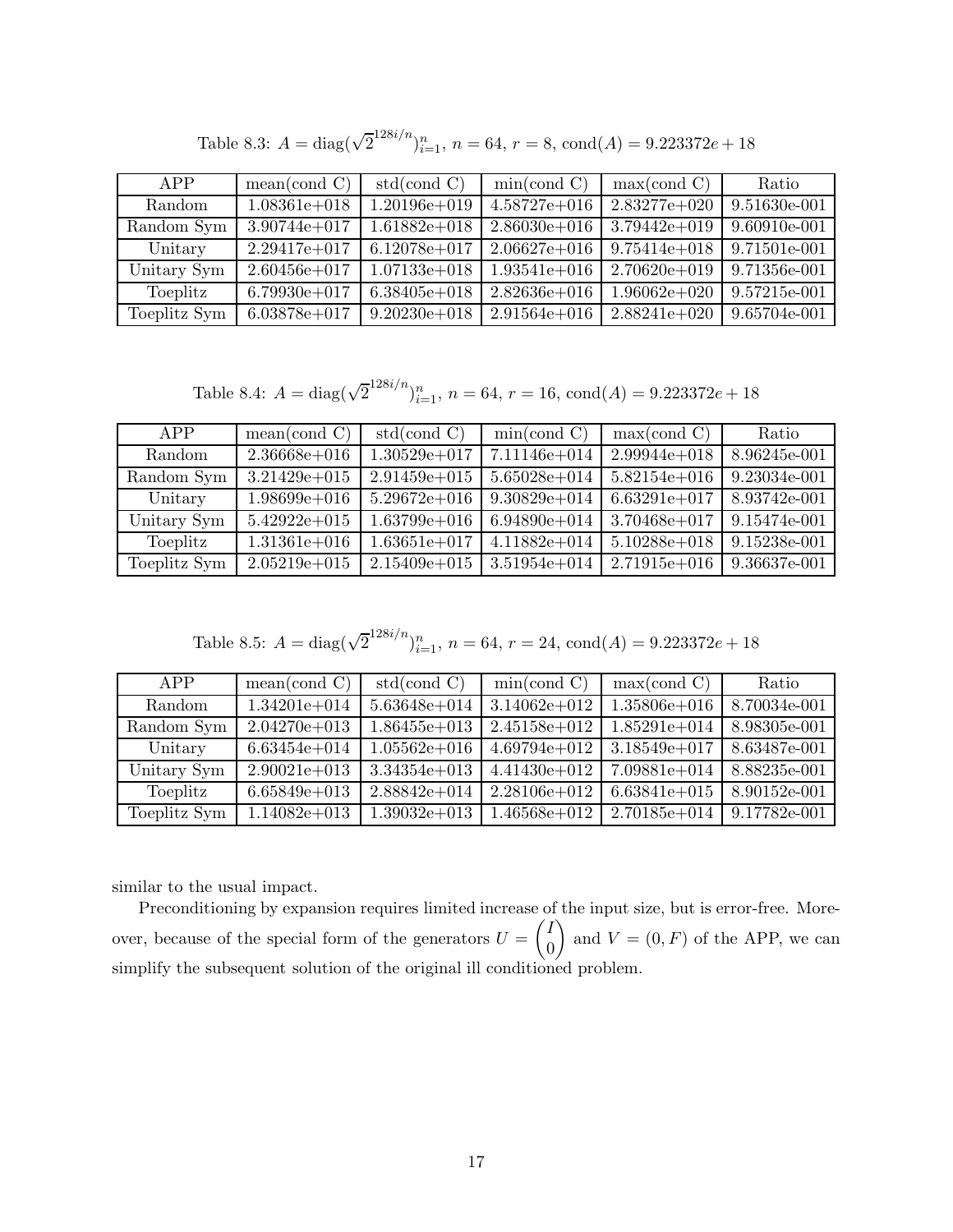| APP          | mean (cond C)    | std(cond C)      | min(cond C)      | max( cond C)     | Ratio        |
|--------------|------------------|------------------|------------------|------------------|--------------|
| Random       | $1.03706e + 012$ | $7.84853e+012$   | $2.29102e + 010$ | $1.64716e + 014$ | 8.35496e-001 |
| Random Sym   | $1.02168e + 011$ | $8.45415e+010$   | $1.30935e+010$   | $8.59375e + 011$ | 8.69133e-001 |
| Unitary      | 8.77737e+011     | $4.06730e + 012$ | $3.34894e+010$   | $9.13614e + 013$ | 8.28184e-001 |
| Unitary Sym  | $1.53717e + 011$ | $1.25814e + 011$ | $2.18668e + 010$ | $1.23496e + 012$ | 8.55484e-001 |
| Toeplitz     | $3.94729e + 011$ | $2.80367e+012$   | $1.05051e + 010$ | $7.98411e+013$   | 8.63554e-001 |
| Toeplitz Sym | $5.26510e + 010$ | $4.92329e+010$   | $6.64650e + 009$ | $4.19800e + 011$ | 8.95642e-001 |

Table 8.6:  $A = \text{diag}(\sqrt{2}^{128i/n})_{i=1}^n$ ,  $n = 64$ ,  $r = 32$ ,  $\text{cond}(A) = 9.223372e + 18$ 

Table 8.7:  $A = \text{diag}(\sqrt{2}^{128i/n})_{i=1}^n$ ,  $n = 64$ ,  $r = 40$ ,  $\text{cond}(A) = 9.223372e + 18$ 

| APP          | mean (cond C)    | std(cond C)      | min(cond C)      | max( cond C)     | Ratio        |
|--------------|------------------|------------------|------------------|------------------|--------------|
| Random       | $3.64023e+009$   | $2.07266e + 010$ | $1.04842e+008$   | $5.14567e + 011$ | 7.88829e-001 |
| Random Sym   | $5.21963e+008$   | $4.20833e+008$   | $8.05181e+007$   | $3.87211e+009$   | 8.25645e-001 |
| Unitary      | $5.40394e+009$   | $3.65762e + 010$ | $1.71588e + 008$ | $9.17457e + 011$ | 7.74924e-001 |
| Unitary Sym  | $8.23576e+008$   | $6.90037e+008$   | $9.71479e+007$   | $5.67202e+009$   | 8.07622e-001 |
| Toeplitz     | $1.33295e+009$   | $5.23862e+009$   | $5.37118e+007$   | $1.20304e+011$   | 8.21210e-001 |
| Toeplitz Sym | $2.73046e + 008$ | $3.57683e+008$   | $3.58696e + 007$ | $4.89314e+009$   | 8.58927e-001 |

Table 8.8:  $A = \text{diag}(\sqrt{2}^{128i/n})_{i=1}^n$ ,  $n = 64$ ,  $r = 48$ ,  $\text{cond}(A) = 9.223372e + 18$ 

| APP          | mean(cond C)   | std(cond C)      | min(cond C)      | max( cond C)   | Ratio        |
|--------------|----------------|------------------|------------------|----------------|--------------|
| Random       | $1.95017e+007$ | 8.99977e+007     | $3.50659e+005$   | $1.30401e+009$ | 7.06263e-001 |
| Random Sym   | $2.51244e+006$ | $1.99124e+006$   | $3.10802e+005$   | $1.80586e+007$ | 7.52744e-001 |
| Unitary      | $1.74074e+007$ | $5.74201e+007$   | $5.64628e + 005$ | $1.14934e+009$ | 6.94290e-001 |
| Unitary Sym  | $4.07143e+006$ | $3.60756e + 006$ | $3.81003e+005$   | $3.63847e+007$ | 7.30504e-001 |
| Toeplitz     | $5.38182e+006$ | 1.68598e+007     | $2.01315e+005$   | $2.82572e+008$ | 7.52190e-001 |
| Toeplitz Sym | $1.32076e+006$ | $1.67708e + 006$ | $1.31192e+005$   | $2.79892e+007$ | 7.96992e-001 |

Table 8.9:  $A = \text{diag}(\sqrt{2}^{128i/n})_{i=1}^n$ ,  $n = 128$ ,  $r = 16$ ,  $\text{cond}(A) = 1.304382e + 19$ 

| APP           | mean (cond C)    | std(cond C)      | min(cond C)      | max( cond C)     | Ratio        |
|---------------|------------------|------------------|------------------|------------------|--------------|
| <b>Random</b> | $9.00893e+017$   | $3.68726e + 018$ | $9.44887e + 016$ | 7.83928e+019     | 9.49794e-001 |
| Random Sym    | $7.54539e+017$   | $3.69515e + 018$ | $6.76430e + 016$ | $8.14035e + 019$ | 9.55289e-001 |
| Unitary       | $3.82162e + 017$ | $1.57830e+018$   | $2.93430e + 016$ | $2.45520e + 019$ | 9.72428e-001 |
| Unitary Sym   | $2.83650e + 017$ | $6.81346e + 017$ | $3.53846e + 016$ | $1.10999e+019$   | 9.71706e-001 |
| Toeplitz      | $1.52550e + 018$ | $2.65657e+019$   | $6.31877e+016$   | $8.36544e+020$   | 9.54695e-001 |
| Toeplitz Sym  | $5.22631e+017$   | $2.89616e + 018$ | $4.47650e + 016$ | $8.68359e + 019$ | 9.60338e-001 |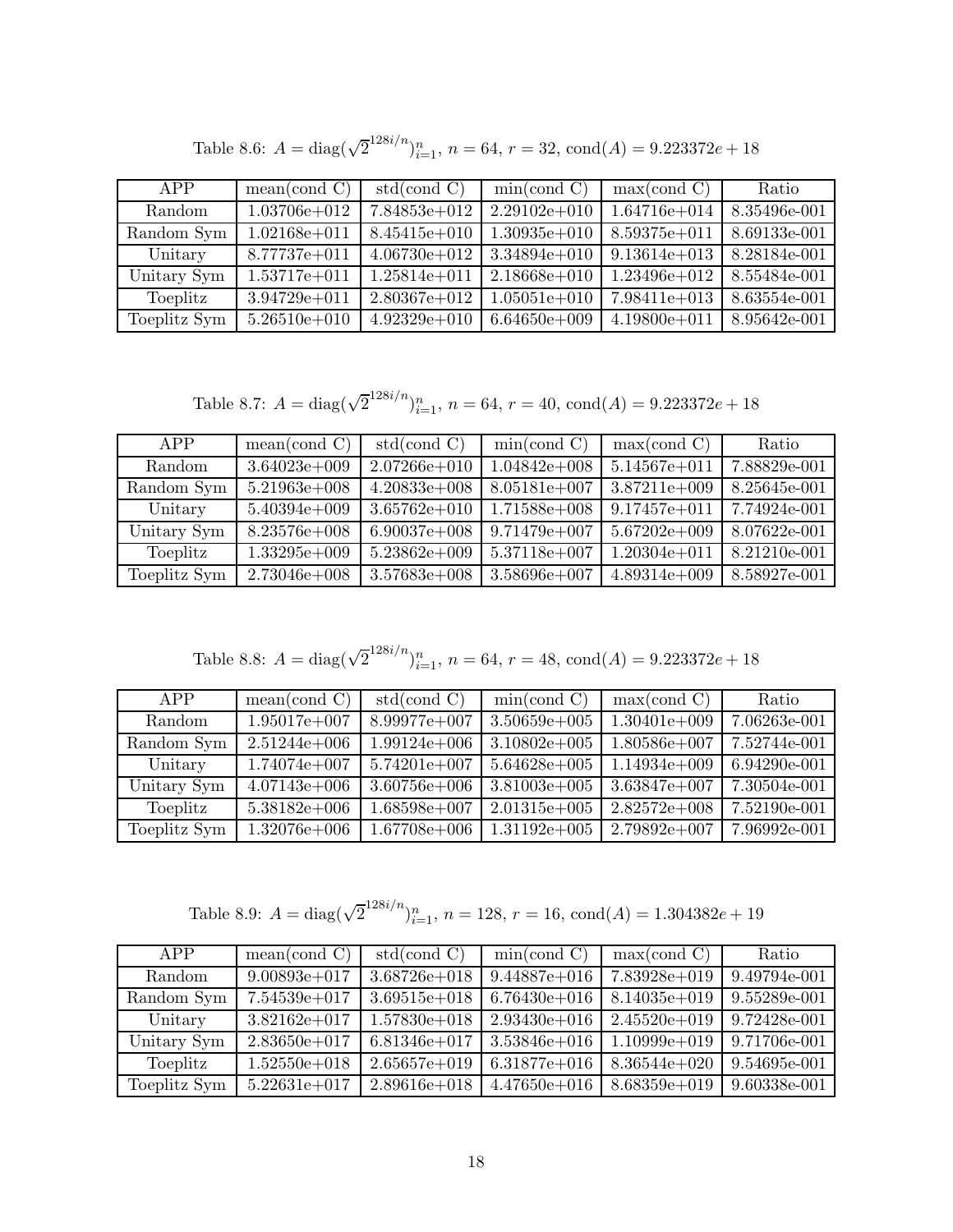| APP          | mean(cond C)     | std(cond C)      | min(cond C)      | max( cond C)     | Ratio        |
|--------------|------------------|------------------|------------------|------------------|--------------|
| Random       | $4.43929e+016$   | $2.19833e+017$   | $1.85261e+015$   | $4.32220e+018$   | 8.85779e-001 |
| Random Sym   | $4.41166e + 015$ | $2.08244e+015$   | $1.22571e+015$   | $1.69976e + 016$ | 9.18730e-001 |
| Unitary      | $5.56929e + 016$ | $3.02392e+017$   | $2.78328e + 015$ | $7.77269e + 018$ | 8.81699e-001 |
| Unitary Sym  | $7.33220e + 015$ | $7.35583e+015$   | $1.78143e+015$   | $1.06167e + 017$ | 9.08649e-001 |
| Toeplitz     | $2.34964e + 016$ | $8.49708e + 016$ | $1.04679e + 015$ | $1.59832e+018$   | 9.00039e-001 |
| Toeplitz Sym | $2.83160e + 015$ | $1.88393e+015$   | $5.80915e+014$   | $2.05292e+016$   | 9.31854e-001 |

Table 8.10:  $A = \text{diag}(\sqrt{2}^{128i/n})_{i=1}^n$ ,  $n = 128$ ,  $r = 32$ ,  $\text{cond}(A) = 1.304382e + 19$ 

Table 8.11:  $A = \text{diag}(\sqrt{2}^{128i/n})_{i=1}^n$ ,  $n = 128$ ,  $r = 48$ ,  $\text{cond}(A) = 1.304382e + 19$ 

| APP          | mean (cond C)    | std(cond C)      | min(cond C)      | max( cond C)     | Ratio        |
|--------------|------------------|------------------|------------------|------------------|--------------|
| Random       | $3.26233e + 014$ | $1.85918e + 015$ | $1.15524e+013$   | $4.14182e+016$   | 8.52546e-001 |
| Random Sym   | $2.84455e+013$   | $1.41842e+013$   | $7.50276e + 012$ | $1.14344e+014$   | 8.91000e-001 |
| Unitary      | $8.98233e + 014$ | $1.14687e+016$   | $1.82448e+013$   | $3.36247e+017$   | 8.45462e-001 |
| Unitary Sym  | $4.20903e+013$   | $2.11494e+013$   | $9.02804e + 012$ | $1.64270e + 014$ | 8.79872e-001 |
| Toeplitz     | $1.49435e + 014$ | $5.70442e + 014$ | $4.08301e+012$   | $8.70108e + 015$ | 8.73919e-001 |
| Toeplitz Sym | $1.57012e+013$   | $1.34157e+013$   | $2.57722e+012$   | $1.83051e+014$   | 9.11638e-001 |

Table 8.12:  $A = \text{diag}(\sqrt{2}^{128i/n})_{i=1}^n$ ,  $n = 128$ ,  $r = 64$ ,  $\text{cond}(A) = 1.304382e + 19$ 

| APP           | mean (cond C)    | std(cond C)      | min(cond C)      | max( cond C)     | Ratio        |
|---------------|------------------|------------------|------------------|------------------|--------------|
| <b>Random</b> | $1.55610e + 012$ | $4.05980e+012$   | $7.26960e + 010$ | $5.89482e+013$   | 8.11041e-001 |
| Random Sym    | $1.51627e + 011$ | $7.43880e+010$   | $3.78576e + 010$ | $6.24300e + 011$ | 8.58232e-001 |
| Unitary       | $3.31336e + 012$ | $3.82383e+013$   | $8.62790e + 010$ | $1.09007e + 015$ | 8.05163e-001 |
| Unitary Sym   | $2.33668e + 011$ | $1.33690e + 011$ | $7.05725e+010$   | $1.65499e+012$   | 8.44506e-001 |
| Toeplitz      | $7.32596e + 011$ | $4.46140e + 012$ | $2.58278e+010$   | $1.22060e + 014$ | 8.42763e-001 |
| Toeplitz Sym  | 7.79676e+010     | $6.07700e + 010$ | $1.35590e + 010$ | $6.35448e+011$   | 8.84444e-001 |

Table 8.13:  $A = \text{diag}(\sqrt{2}^{128i/n})_{i=1}^n$ ,  $n = 128$ ,  $r = 80$ ,  $\text{cond}(A) = 1.304382e + 19$ 

| APP          | mean (cond C)    | std(cond C)      | min(cond C)      | max(cond C)      | Ratio        |
|--------------|------------------|------------------|------------------|------------------|--------------|
| Random       | $3.23207e + 010$ | $7.67489e+011$   | $3.19383e+008$   | $2.42563e+013$   | 7.57295e-001 |
| Random Sym   | $7.65959e+008$   | $4.29077e+008$   | $1.93689e+008$   | $3.98671e+009$   | 8.11606e-001 |
| Unitary      | $1.67399e+010$   | $1.02946e + 011$ | $4.59358e+008$   | $1.74678e + 012$ | 7.46439e-001 |
| Unitary Sym  | $1.21236e + 009$ | $6.30760e + 008$ | $2.67350e + 008$ | $5.13002e+009$   | 7.93357e-001 |
| Toeplitz     | $4.44073e+009$   | $4.06987e+010$   | $1.18967e+008$   | $1.23209e+012$   | 7.92921e-001 |
| Toeplitz Sym | $3.73584e+008$   | $3.32574e+008$   | 7.11037e+007     | $5.43107e+009$   | 8.45268e-001 |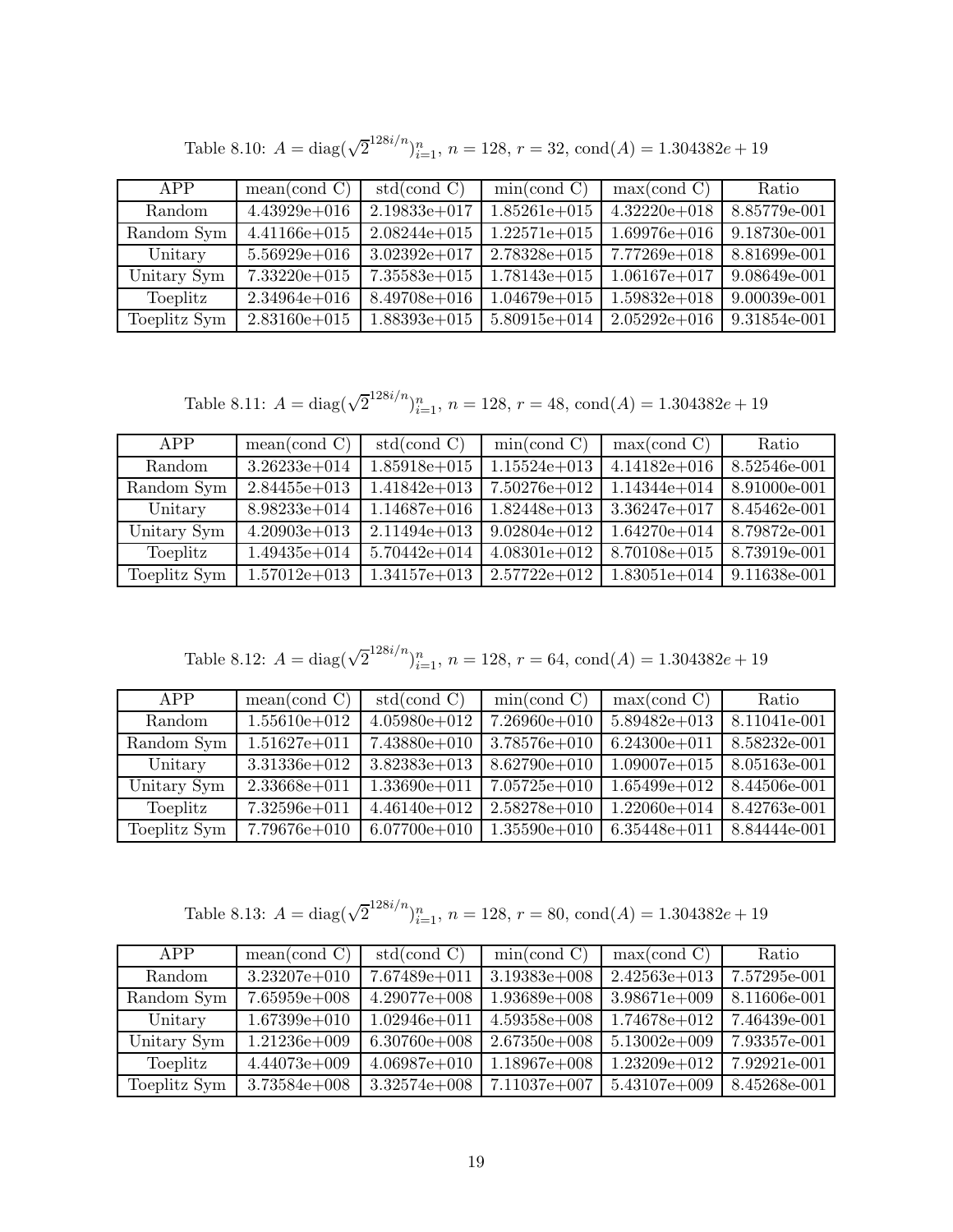Table 8.14:  $A = \text{diag}(\sqrt{2}^{128i/n})_{i=1}^n$ ,  $n = 128$ ,  $r = 96$ ,  $\text{cond}(A) = 1.304382e + 19$ 

| APP          | mean (cond C)    | std(cond C)      | min(cond C)      | max(cond C)      | Ratio        |
|--------------|------------------|------------------|------------------|------------------|--------------|
| Random       | $2.95471e+007$   | $8.97563e+007$   | $1.47168e + 006$ | $1.55489e+009$   | 6.73631e-001 |
| Random Sym   | $3.73307e + 006$ | $1.99705e + 006$ | $1.12101e+006$   | $2.70990e + 007$ | 7.32157e-001 |
| Unitary      | $4.83564e+007$   | $1.89337e+008$   | $2.20168e + 006$ | $4.43300e+009$   | 6.58656e-001 |
| Unitary Sym  | $5.72358e + 006$ | $2.79523e+006$   | $1.76388e + 006$ | $2.44323e+007$   | 7.11635e-001 |
| Toeplitz     | $1.21819e+007$   | $5.33440e+007$   | $5.71416e + 005$ | $9.04293e+008$   | 7.20065e-001 |
| Toeplitz Sym | $1.72635e+006$   | $1.61914e+006$   | $3.39188e + 005$ | $3.06641e + 007$ | 7.78179e-001 |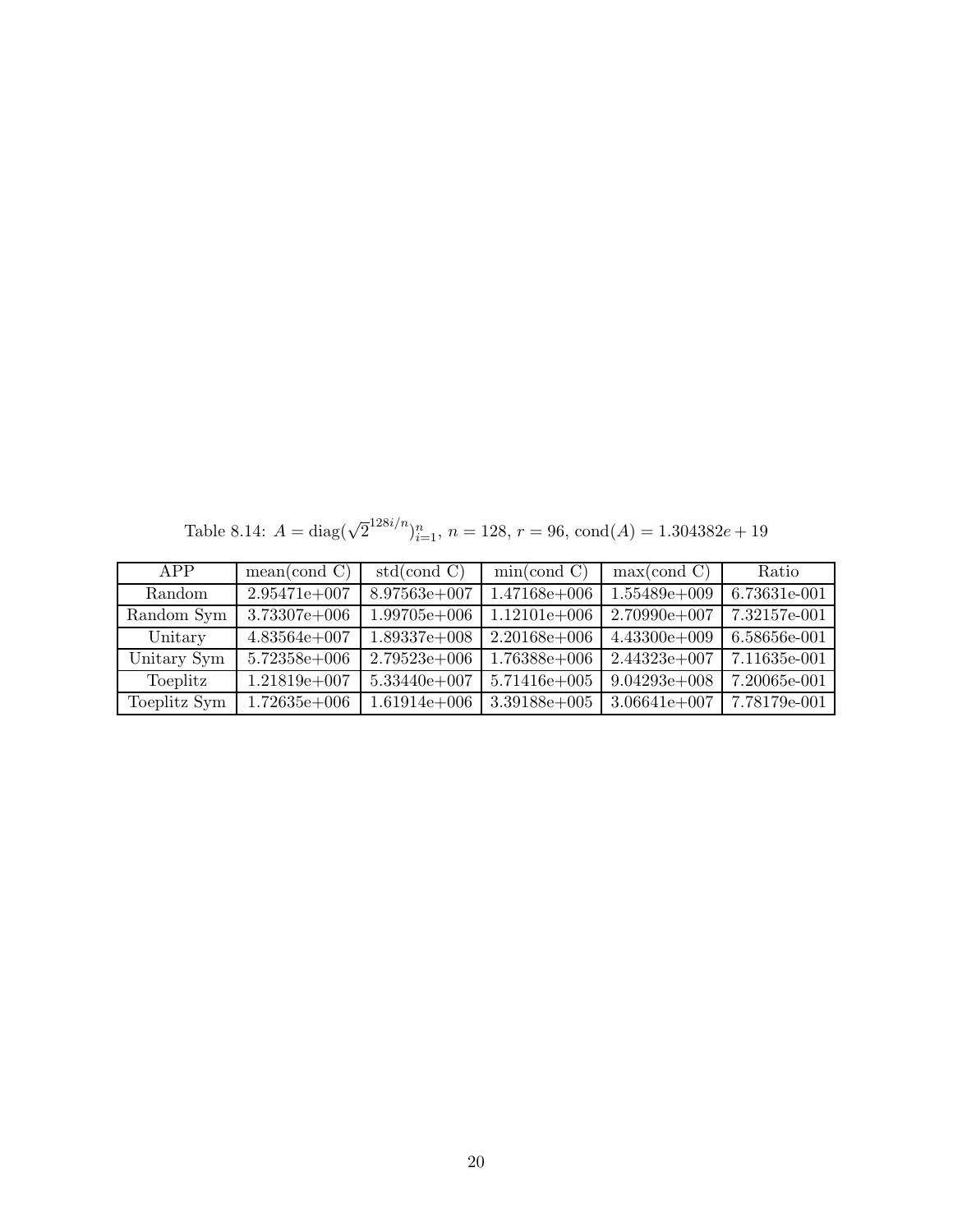## **References**

- [1] O. Axelsson, *Iterative Solution Methiods*, Cambridge University Press, Cambridge, England, 1994.
- [2] A. Greenbaum, *Iterative Methods for Solving Linear Systems*, SIAM, Philadelphia, 1997.
- [3] M. Benzi, Preconditioning Techniques for Large Linear Systems: a Survey, *J. of Computational Physics*, **182**, 418–477, 2002.
- [4] K. Chen, *Matrix Preconditioning Techniques and Applications*, Cambridge University Press, Cambridge, England, 2005.
- [5] V. Y. Pan, X. Yan, Additive Preconditioning, Eigenspaces, and the Inverse Iteration, Technical Report TR 2008006, *CUNY Ph.D. Program in Computer Science, Graduate Center, City University of New York*, 2008. Available at http://www.cs.gc.cuny.edu/tr/techreport.php?id=352
- [6] V. Y. Pan, B. Murphy, R. E. Rosholt, M. Tabanjeh, The Schur Aggregation for Solving Linear Systems of Equations, *Proceedings of the Third International Workshop on Symbolic–Numeric Computation (SNC 2007)*, 142–151, July 2007, London, Ontario, Canada (Jan Verschelde and Stephen Watt editors), ACM Press, New York, 2007.
- [7] V. Y. Pan, X. Yan, Null Space and Eigenspace Computations with Additive Preprocessing, *Proceedings of the Third International Workshop on Symbolic–Numeric Computation (SNC 2007)*, 152–160, July 2007, London, Ontario, Canada (Jan Verschelde and Stephen Watt editors), ACM Press, New York, 2007.
- [8] V. Y. Pan, D. Ivolgin, B. Murphy, R. E. Rosholt, Y. Tang, X. Yan, Additive Preconditioning and Aggregation in Matrix Computations, *Computers and Math. with Applications*, **55**, **8**, 1870–1886, 2008.
- [9] V. Y. Pan, D. Ivolgin, B. Murphy, R. E. Rosholt, Y. Tang, X. Yan, Additive Preconditioning for Matrix Computations, *Proc. of the Third International Computer Science Symposium in Russia (CSR 2008)*, *Lecture Notes in Computer Science (LNCS)*, **5010**, 372–383, 2008.
- [10] V. Y. Pan, D. Grady, B. Murphy, G. Qian, R. E. Rosholt, A. Ruslanov, Schur Aggregation for Linear Systems and Determinants, *Theoretical Computer Science*, *Special Issue on Symbolic–Numerical Algorithms* (D. A. Bini, V. Y. Pan, and J. Verschelde editors), accepted. Also Technical Report TR 2008008, *CUNY Ph.D. Program in Computer Science, Graduate Center, City University of New York*, 2008. Available at http://www.cs.gc.cuny.edu/tr/techreport.php?id=352
- [11] V. Y. Pan, G. Qian, Solving Homogeneous Linear Systems with Weakly Randomized Additive Preprocessing, Technical Report TR 2008009, *CUNY Ph.D. Program in Computer Science, Graduate Center, City University of New York*, 2008. Available at http://www.cs.gc.cuny.edu/tr/techreport.php?id=352
- [12] X. Wang, Affect of Small Rank Modification on the Condition Number of a Matrix, *Computer and Math. (with Applications)*, **54**, 819–825, 2007.
- [13] G. H. Golub, C. F. Van Loan, *Matrix Computations*, 3rd edition, The Johns Hopkins University Press, Baltimore, Maryland, 1996.